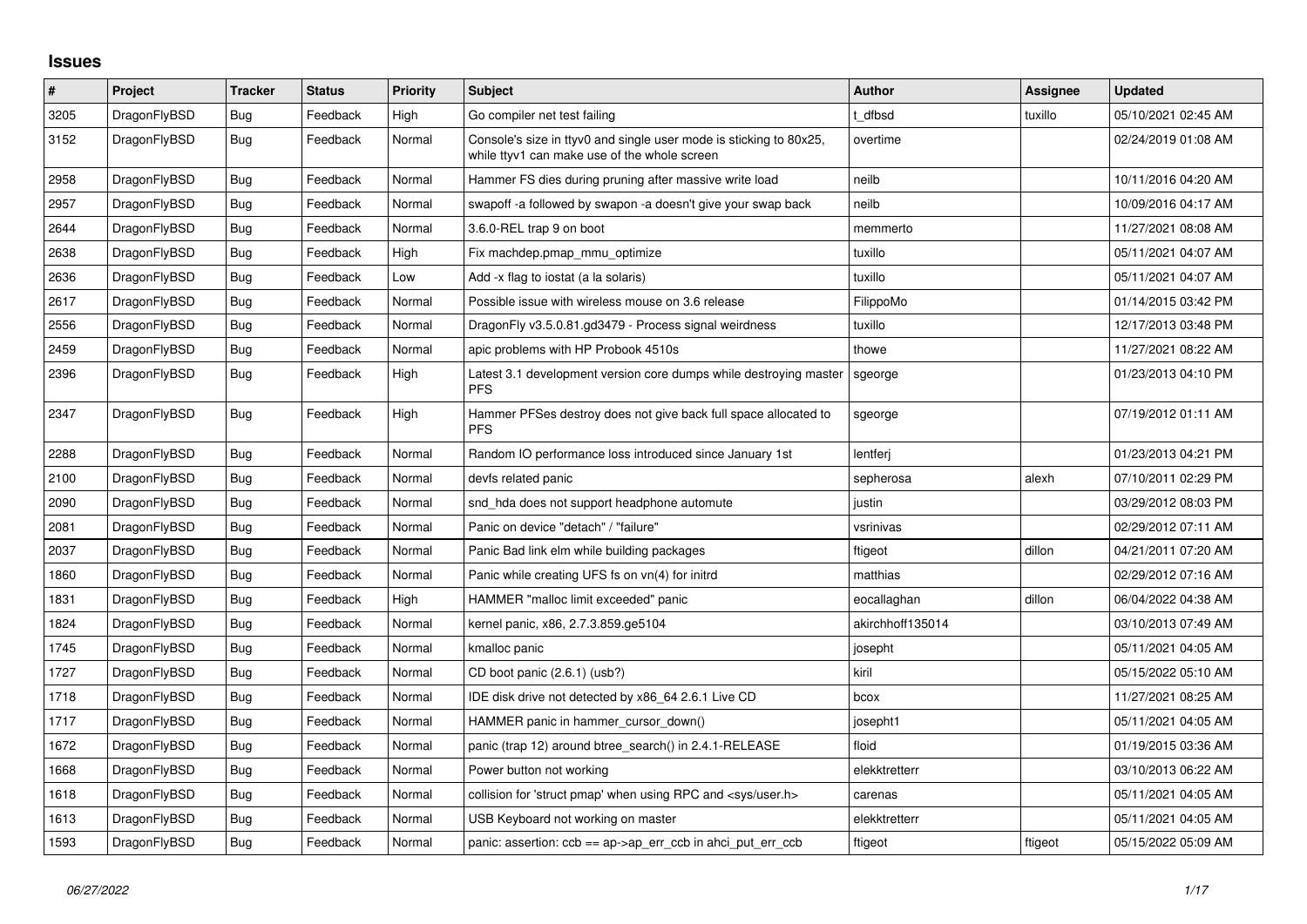| $\#$ | Project      | <b>Tracker</b> | <b>Status</b> | <b>Priority</b> | Subject                                                                                                                                                   | <b>Author</b>  | <b>Assignee</b> | <b>Updated</b>      |
|------|--------------|----------------|---------------|-----------------|-----------------------------------------------------------------------------------------------------------------------------------------------------------|----------------|-----------------|---------------------|
| 1592 | DragonFlyBSD | Bug            | Feedback      | Normal          | AcpiOSUnmapMemory: Warning, deallocation did not track<br>allocation.                                                                                     | eocallaghan    |                 | 06/02/2014 07:45 AM |
| 1591 | DragonFlyBSD | Bug            | Feedback      | Normal          | Lenovo X301 hangs with AHCI Driver CMD TIMEOUT<br>STS=d0 <bsy></bsy>                                                                                      | eocallaghan    |                 | 05/11/2021 04:05 AM |
| 1587 | DragonFlyBSD | Bug            | Feedback      | Normal          | can't gdb across fork                                                                                                                                     | corecode       | tuxillo         | 05/11/2021 03:54 AM |
| 1580 | DragonFlyBSD | <b>Bug</b>     | Feedback      | Normal          | Panic (Fatal trap 12: page fault while in kernel mode) while playing<br>with pf and netif names                                                           | rumcic         |                 | 12/21/2018 01:21 AM |
| 1579 | DragonFlyBSD | <b>Bug</b>     | Feedback      | Normal          | dfly 2.4.1 does not like HP DL360G4p and Smart Array 6400 with<br>MSA <sub>20</sub>                                                                       | tomaz.borstnar | tuxillo         | 06/02/2014 02:44 PM |
| 1577 | DragonFlyBSD | Bug            | Feedback      | Normal          | panic: assertion: leaf->base.obj_id == ip->obj_id in<br>hammer_ip_delete_range                                                                            | qhwt+dfly      |                 | 05/11/2021 04:01 AM |
| 1563 | DragonFlyBSD | Bug            | Feedback      | Normal          | reset(1) doesn't reset terminal to the defaults                                                                                                           | hasso          |                 | 03/10/2013 04:17 AM |
| 1560 | DragonFlyBSD | Bug            | Feedback      | Normal          | Unable to modify partition table on ThinkPad T61p during install                                                                                          | rehsack        |                 | 01/15/2015 08:57 AM |
| 1521 | DragonFlyBSD | <b>Bug</b>     | Feedback      | Normal          | amd64 2.4 livecd won't mount root at boot                                                                                                                 | bolapara       |                 | 01/28/2018 03:45 AM |
| 1489 | DragonFlyBSD | <b>Bug</b>     | Feedback      | Normal          | panic: ufs dirbad: bad dir                                                                                                                                | rumcic         |                 | 03/10/2013 04:34 AM |
| 1486 | DragonFlyBSD | <b>Bug</b>     | Feedback      | Normal          | Interrupt storm related to SATA DVD device                                                                                                                | hasso          |                 | 05/11/2021 04:01 AM |
| 1481 | DragonFlyBSD | Bug            | Feedback      | Normal          | panic: assertion: kva_p(buf) in soopt_from_kbuf (after ipfw pipe<br>show, 2.2.1-R)                                                                        | combiner       |                 | 05/11/2021 04:01 AM |
| 1456 | DragonFlyBSD | Bug            | Feedback      | Normal          | Microsoft wireless desktop problems                                                                                                                       | elekktretterr  |                 | 01/15/2015 08:34 AM |
| 1454 | DragonFlyBSD | <b>Bug</b>     | Feedback      | Normal          | Unable to boot from external USB DVD drive                                                                                                                | elekktretterr  |                 | 05/11/2021 04:01 AM |
| 1448 | DragonFlyBSD | Bug            | Feedback      | Normal          | panic: assertion: _tp->tt_msg->tt_cpuid == mycpuid in<br>tcp_callout_active tcp_output tcp_usr_send netmsg_pru_send<br>netmsg_service tcpmsg_service_loop | dillon         |                 | 05/11/2021 04:00 AM |
| 1429 | DragonFlyBSD | Bug            | Feedback      | Normal          | vkernel bug - "mfree: m->m_nextpkt != NULL"                                                                                                               | dillon         |                 | 05/11/2021 04:00 AM |
| 1428 | DragonFlyBSD | Bug            | Feedback      | Low             | POSIX.1e implementation is too old                                                                                                                        | hasso          | tuxillo         | 05/11/2021 04:00 AM |
| 1411 | DragonFlyBSD | Bug            | Feedback      | Normal          | Burning doesn't work with ahci(4)                                                                                                                         | hasso          | dillon          | 05/11/2021 04:00 AM |
| 1397 | DragonFlyBSD | <b>Bug</b>     | Feedback      | Normal          | jobs -I output inconsistency when called from script                                                                                                      | Anonymous      | tuxillo         | 05/15/2022 05:07 AM |
| 1387 | DragonFlyBSD | <b>Bug</b>     | Feedback      | Normal          | zero-size malloc and ps: kvm_getprocs: Bad address                                                                                                        | qhwt+dfly      |                 | 05/11/2021 04:00 AM |
| 1332 | DragonFlyBSD | Bug            | Feedback      | Normal          | DFBSD 2.2 - Booting usbcdrom/usbsticks on thinkpad hangs on<br>"BTX Halted"                                                                               | tuxillo        |                 | 05/11/2021 04:00 AM |
| 1330 | DragonFlyBSD | Bug            | Feedback      | Normal          | Hammer, usb disk, SYNCHRONIZE CACHE failure                                                                                                               | josepht        |                 | 06/02/2014 04:56 AM |
| 1287 | DragonFlyBSD | <b>Bug</b>     | Feedback      | Normal          | altq configuration doesn't work                                                                                                                           | corecode       | tuxillo         | 05/11/2021 03:51 AM |
| 1282 | DragonFlyBSD | Bug            | Feedback      | Normal          | panic (trap 12) when booting SMP kernel on Atom 330 (dual core)                                                                                           | tomaz.borstnar |                 | 05/11/2021 04:00 AM |
| 1250 | DragonFlyBSD | <b>Bug</b>     | Feedback      | Normal          | Panic upon plugging an USB flash drive into the machine                                                                                                   | rumcic         |                 | 03/10/2013 05:17 AM |
| 1249 | DragonFlyBSD | <b>Bug</b>     | Feedback      | Normal          | panic: ffs vfree: freeing free inode                                                                                                                      | rumcic         |                 | 03/10/2013 05:13 AM |
| 1144 | DragonFlyBSD | <b>Bug</b>     | Feedback      | Normal          | Incorrect clock under KVM                                                                                                                                 | msylvan        |                 | 03/09/2013 01:17 PM |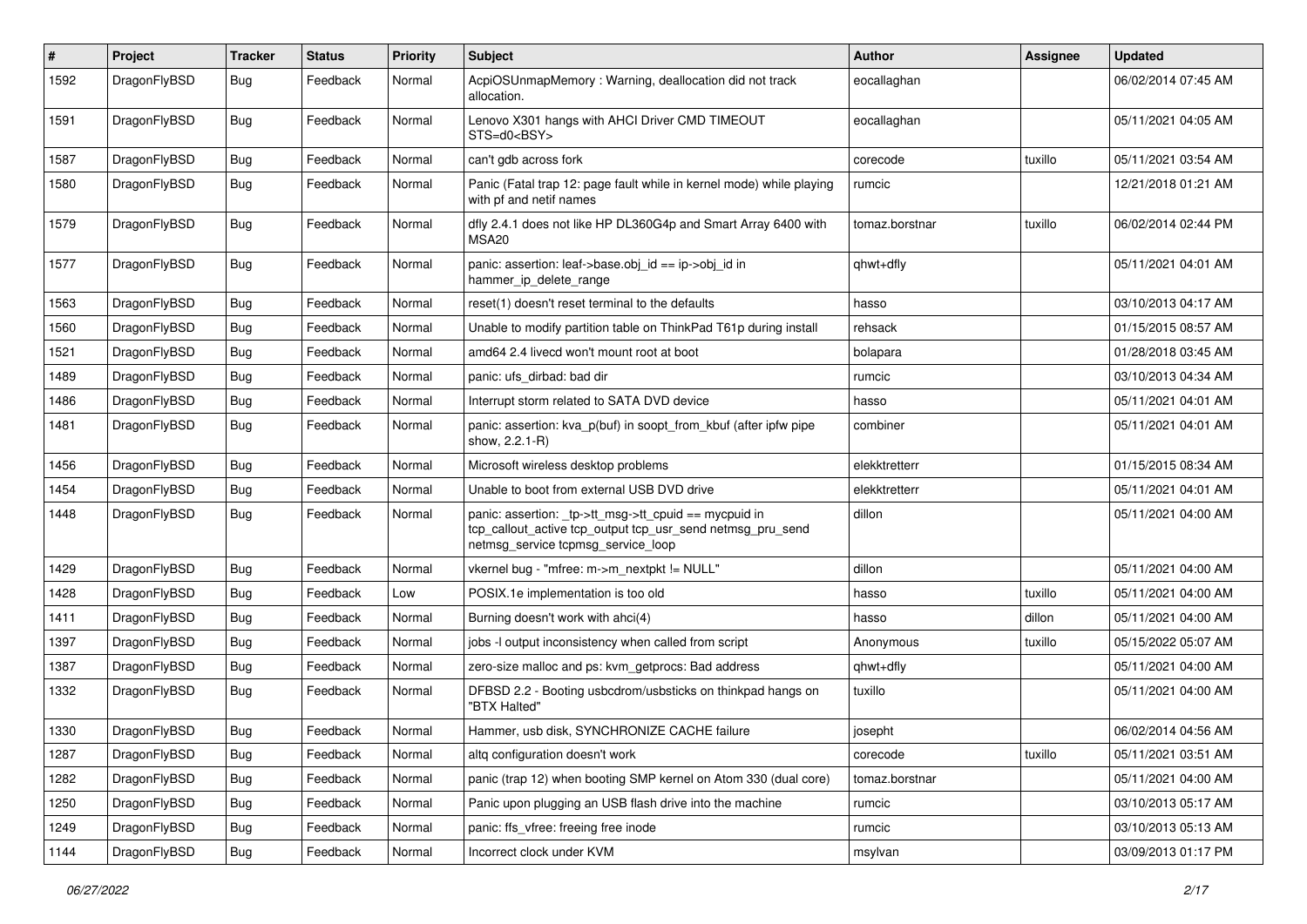| $\sharp$ | Project      | <b>Tracker</b> | <b>Status</b> | Priority | Subject                                                                                                   | Author            | <b>Assignee</b> | <b>Updated</b>      |
|----------|--------------|----------------|---------------|----------|-----------------------------------------------------------------------------------------------------------|-------------------|-----------------|---------------------|
| 1127     | DragonFlyBSD | Bug            | Feedback      | Low      | cdrom drive not detected                                                                                  | tgr               | corecode        | 01/15/2015 08:55 AM |
| 1101     | DragonFlyBSD | Bug            | Feedback      | Normal   | ohci related panic                                                                                        | polachok          |                 | 05/11/2021 04:00 AM |
| 979      | DragonFlyBSD | Bug            | Feedback      | Normal   | Failure-prone USB mass storage (SB600? msdosfs? CAM?)                                                     | floid             |                 | 01/15/2015 08:38 AM |
| 911      | DragonFlyBSD | Bug            | Feedback      | Normal   | kldload/kernel linker can exceed malloc reserve and panic system                                          | corecode          | tuxillo         | 05/11/2021 03:51 AM |
| 901      | DragonFlyBSD | Bug            | Feedback      | Normal   | route show needs to get data from all cpus                                                                | corecode          | tuxillo         | 05/11/2021 03:50 AM |
| 847      | DragonFlyBSD | Bug            | Feedback      | Normal   | processes getting stuck on mount point                                                                    | corecode          | tuxillo         | 05/11/2021 03:50 AM |
| 846      | DragonFlyBSD | Bug            | Feedback      | Normal   | USB bugs:usb mouse can't used!                                                                            | frankning         |                 | 01/15/2015 08:36 AM |
| 806      | DragonFlyBSD | Bug            | Feedback      | Normal   | boot error on MacBook                                                                                     | tralamazza        |                 | 06/04/2022 05:28 AM |
| 570      | DragonFlyBSD | Bug            | Feedback      | Normal   | 1.8.x: ACPI problems                                                                                      | qhwt+dfly         |                 | 06/02/2014 03:45 AM |
| 385      | DragonFlyBSD | Bug            | Feedback      | Low      | Mail archive address removal                                                                              | justin            | justin          | 03/09/2013 11:24 AM |
| 293      | DragonFlyBSD | Bug            | Feedback      | Low      | Various updates to the handbook                                                                           | victor            | victor          | 03/10/2013 04:46 AM |
| 285      | DragonFlyBSD | Bug            | Feedback      | Low      | interrupt latency with re without ip address configured                                                   | thomas.nikolajsen |                 | 02/20/2014 10:30 AM |
| 243      | DragonFlyBSD | Bug            | Feedback      | Normal   | weird behavior in the shell                                                                               | swildner          |                 | 05/31/2022 02:51 PM |
| 3318     | DragonFlyBSD | Bug            | In Progress   | Normal   | Segmenation fault when a process resumed with checkpt exits                                               | zabolekar         | tuxillo         | 06/18/2022 08:24 AM |
| 3317     | DragonFlyBSD | Bug            | In Progress   | Normal   | Network vtnet0 not working on Hetzner cloud                                                               | mneumann          |                 | 06/18/2022 03:55 AM |
| 3310     | DragonFlyBSD | Bug            | In Progress   | Normal   | NVMM+QEMU fail to boot with UEFI: Mem Assist Failed<br>[gpa=0xfffffff0]                                   | liweitianux       |                 | 01/11/2022 03:22 PM |
| 3299     | DragonFlyBSD | Bug            | In Progress   | Normal   | DragonFlyBSD reports utterly wrong uptime (most of the time, right<br>after booting in)                   | adrian            |                 | 11/11/2021 01:43 PM |
| 3295     | DragonFlyBSD | Bug            | In Progress   | Normal   | Adapt devel/libvirt for nvmm                                                                              | tuxillo           | tuxillo         | 11/03/2021 04:56 PM |
| 3269     | DragonFlyBSD | Bug            | In Progress   | Normal   | Is double-buffer'd buf still required by HAMMER2?                                                         | tkusumi           |                 | 05/12/2021 04:09 PM |
| 3113     | DragonFlyBSD | Bug            | In Progress   | Urgent   | Booting vKernel fails due being out of swap space                                                         | tcullen           |                 | 05/11/2021 04:14 AM |
| 3111     | DragonFlyBSD | Bug            | In Progress   | High     | Mouse lags every second heavily under X11                                                                 | mneumann          |                 | 12/12/2017 09:46 PM |
| 3089     | DragonFlyBSD | Bug            | In Progress   | Normal   | vtnet(4) - disable TCP checksum offload by default                                                        | jlane             | vadaszi         | 05/11/2021 04:14 AM |
| 3028     | DragonFlyBSD | <b>Bug</b>     | In Progress   | Normal   | installer: confusion of set/get disk encryption passphrase dialogs                                        | liweitianux       | tuxillo         | 06/03/2022 05:13 PM |
| 3021     | DragonFlyBSD | Bug            | In Progress   | Normal   | sys/dev/drm/i915/i915_gem_stolen.c:115]: (error) Signed integer<br>overflow for expression '65535<<20'    | dcb               |                 | 04/11/2017 12:46 PM |
| 3011     | DragonFlyBSD | Bug            | In Progress   | Normal   | dragonfly/sys/dev/netif/re/re.c: suspicious code ?                                                        | dcb               |                 | 07/29/2017 01:26 AM |
| 2819     | DragonFlyBSD | Bug            | In Progress   | Normal   | Random micro system freezes after a week of uptime                                                        | ftigeot           | dillon          | 08/16/2015 08:46 PM |
| 2797     | DragonFlyBSD | <b>Bug</b>     | In Progress   | Low      | vkernels with & without machdep.pmap_mmu_optimize                                                         | yellowrabbit2010  |                 | 11/27/2021 08:06 AM |
| 2731     | DragonFlyBSD | <b>Bug</b>     | In Progress   | Normal   | Screen full of random colors when starting Xorg with Intel Haswell<br>HD Graphics P4600                   | jkatzmaier        |                 | 11/12/2014 04:08 PM |
| 2631     | DragonFlyBSD | <b>Bug</b>     | In Progress   | Low      | Verify library versioning current with full package build and switch it<br>on (after publishing packages) | tuxillo           |                 | 05/11/2021 04:06 AM |
| 2549     | DragonFlyBSD | <b>Bug</b>     | In Progress   | Normal   | netgraph7: Kernel page fault.                                                                             | russiane39        | nant            | 05/10/2013 11:20 PM |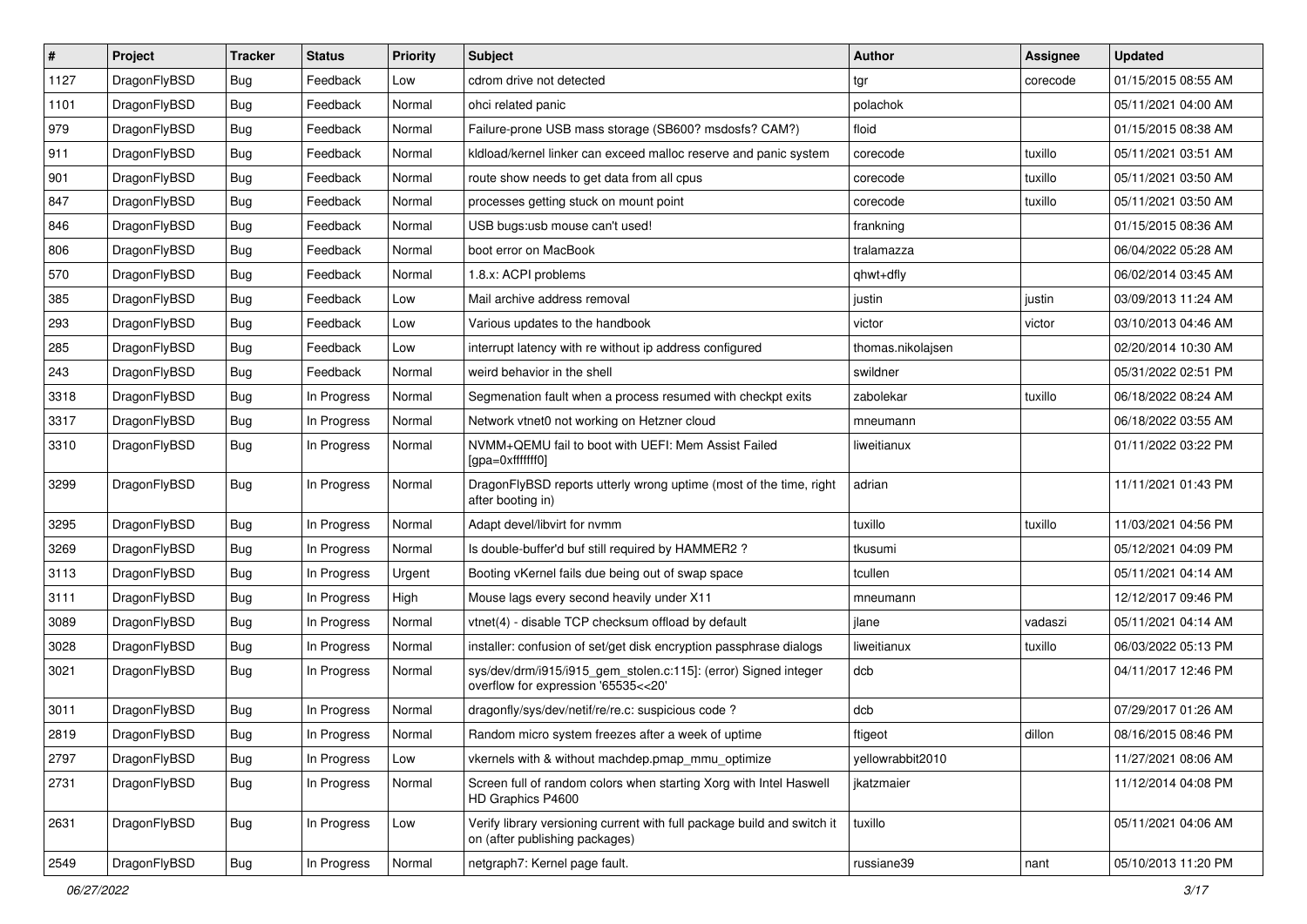| $\pmb{\#}$ | Project      | <b>Tracker</b> | <b>Status</b> | <b>Priority</b> | Subject                                                                                    | <b>Author</b>     | Assignee | <b>Updated</b>      |
|------------|--------------|----------------|---------------|-----------------|--------------------------------------------------------------------------------------------|-------------------|----------|---------------------|
| 2499       | DragonFlyBSD | Bug            | In Progress   | Urgent          | DRAGONFLY_3_2 lockd not responding correctly                                               | Nerzhul           |          | 01/22/2013 12:47 PM |
| 2414       | DragonFlyBSD | Bug            | In Progress   | Normal          | Lenovo S10 acpi freeze (not new)                                                           | davshao           |          | 05/11/2021 04:13 AM |
| 2391       | DragonFlyBSD | Bug            | In Progress   | Normal          | System lock with ahci and acpi enabled on ATI RS690 chipset with<br>SMB600 sata controller | jorisgio          | vadaszi  | 06/03/2015 03:51 PM |
| 2360       | DragonFlyBSD | Bug            | In Progress   | Normal          | Wishlist: virtio driver import                                                             | vsrinivas         |          | 06/04/2022 04:16 AM |
| 2358       | DragonFlyBSD | Bug            | In Progress   | Normal          | DFBSD v3.0.2.32.g928ca - panic: hammer: insufficient undo FIFO<br>space!                   | tuxillo           | tuxillo  | 05/10/2021 02:50 AM |
| 2353       | DragonFlyBSD | Bug            | In Progress   | Normal          | panic: assertion "gd->gd_spinlocks_wr == 0" failed in<br>bsd4_schedulerclock               | jaydg             | alexh    | 11/28/2012 01:57 AM |
| 2351       | DragonFlyBSD | Bug            | In Progress   | Normal          | DFBSD v3.1.0.579.g44ccf - Stuck during startup, random freezes                             | tuxillo           |          | 04/24/2012 08:21 AM |
| 2345       | DragonFlyBSD | Bug            | In Progress   | Normal          | DFBSD v3.1.0.457.gd679f - NFS panic on diskless station                                    | tuxillo           |          | 04/07/2012 05:22 PM |
| 2296       | DragonFlyBSD | Bug            | In Progress   | High            | panic: assertion "m->wire count > 0" failed                                                | thomas.nikolajsen |          | 08/30/2012 06:09 AM |
| 2282       | DragonFlyBSD | Bug            | In Progress   | Normal          | gdb segfaults with certain corefiles                                                       | tuxillo           |          | 01/18/2012 04:40 PM |
| 2013       | DragonFlyBSD | Bug            | In Progress   | Normal          | oversized DMA request loop                                                                 | josepht           |          | 05/11/2021 04:06 AM |
| 1921       | DragonFlyBSD | Bug            | In Progress   | Normal          | we miss mlockall                                                                           | alexh             | tuxillo  | 06/18/2022 04:08 AM |
| 1819       | DragonFlyBSD | Bug            | In Progress   | Low             | truss - Major revamping task list                                                          | tuxillo           | tuxillo  | 11/27/2021 08:45 AM |
| 1749       | DragonFlyBSD | Bug            | In Progress   | Normal          | HAMMER fsstress panic in hammer_flush_inode_core<br>'ip->flush_state != HAMMER_FST_FLUSH'  | vsrinivas         |          | 05/11/2021 04:06 AM |
| 1744       | DragonFlyBSD | Bug            | In Progress   | Normal          | HAMMER fsstress panic in hammer setup child callback                                       | vsrinivas         |          | 05/11/2021 04:05 AM |
| 1669       | DragonFlyBSD | Bug            | In Progress   | Normal          | Drive wont open using button                                                               | elekktretterr     |          | 02/29/2012 12:05 PM |
| 1661       | DragonFlyBSD | Bug            | In Progress   | Normal          | panic on password entry mount smb filesystem                                               | vsrinivas         |          | 11/27/2021 08:29 AM |
| 1584       | DragonFlyBSD | Bug            | In Progress   | Normal          | can't use ssh from jail: debug1: read_passphrase: can't open<br>/dev/tty: Device busy      | corecode          | tuxillo  | 05/11/2021 03:53 AM |
| 1583       | DragonFlyBSD | <b>Bug</b>     | In Progress   | Normal          | panic: assertion: cursor->trans->sync_lock_refs > 0 in<br>hammer_recover_cursor            | corecode          | tuxillo  | 05/11/2021 03:53 AM |
| 1547       | DragonFlyBSD | Bug            | In Progress   | Normal          | disklabel64 automatic sizing                                                               | corecode          | tuxillo  | 05/11/2021 03:52 AM |
| 1528       | DragonFlyBSD | Bug            | In Progress   | Normal          | ktrace does not show proper return values for pipe(2)                                      | corecode          | tuxillo  | 05/11/2021 03:52 AM |
| 1502       | DragonFlyBSD | Bug            | In Progress   | Normal          | Lock while deleting files from nohistory HAMMER directories                                | hasso             |          | 03/10/2013 04:28 AM |
| 1475       | DragonFlyBSD | Bug            | In Progress   | Normal          | kernel blocks with low memory and syscons setting a high res mode<br>/ scrollback          | corecode          | tuxillo  | 05/11/2021 03:52 AM |
| 1469       | DragonFlyBSD | <b>Bug</b>     | In Progress   | Normal          | Hammer history security concern                                                            | corecode          | tuxillo  | 05/11/2021 03:52 AM |
| 1390       | DragonFlyBSD | <b>Bug</b>     | In Progress   | Normal          | Use id_t type for {get,set}priority()                                                      | Anonymous         | tuxillo  | 07/05/2019 02:18 AM |
| 1368       | DragonFlyBSD | <b>Bug</b>     | In Progress   | Normal          | suspend signal race?                                                                       | qhwt+dfly         |          | 05/11/2021 03:51 AM |
| 1336       | DragonFlyBSD | <b>Bug</b>     | In Progress   | Normal          | Still looking for reports of missed directory entries w/ HAMMER                            | dillon            |          | 05/11/2021 04:00 AM |
| 1307       | DragonFlyBSD | Bug            | In Progress   | Normal          | hammer tid -2 shows unexpected result                                                      | corecode          |          | 10/18/2016 05:29 PM |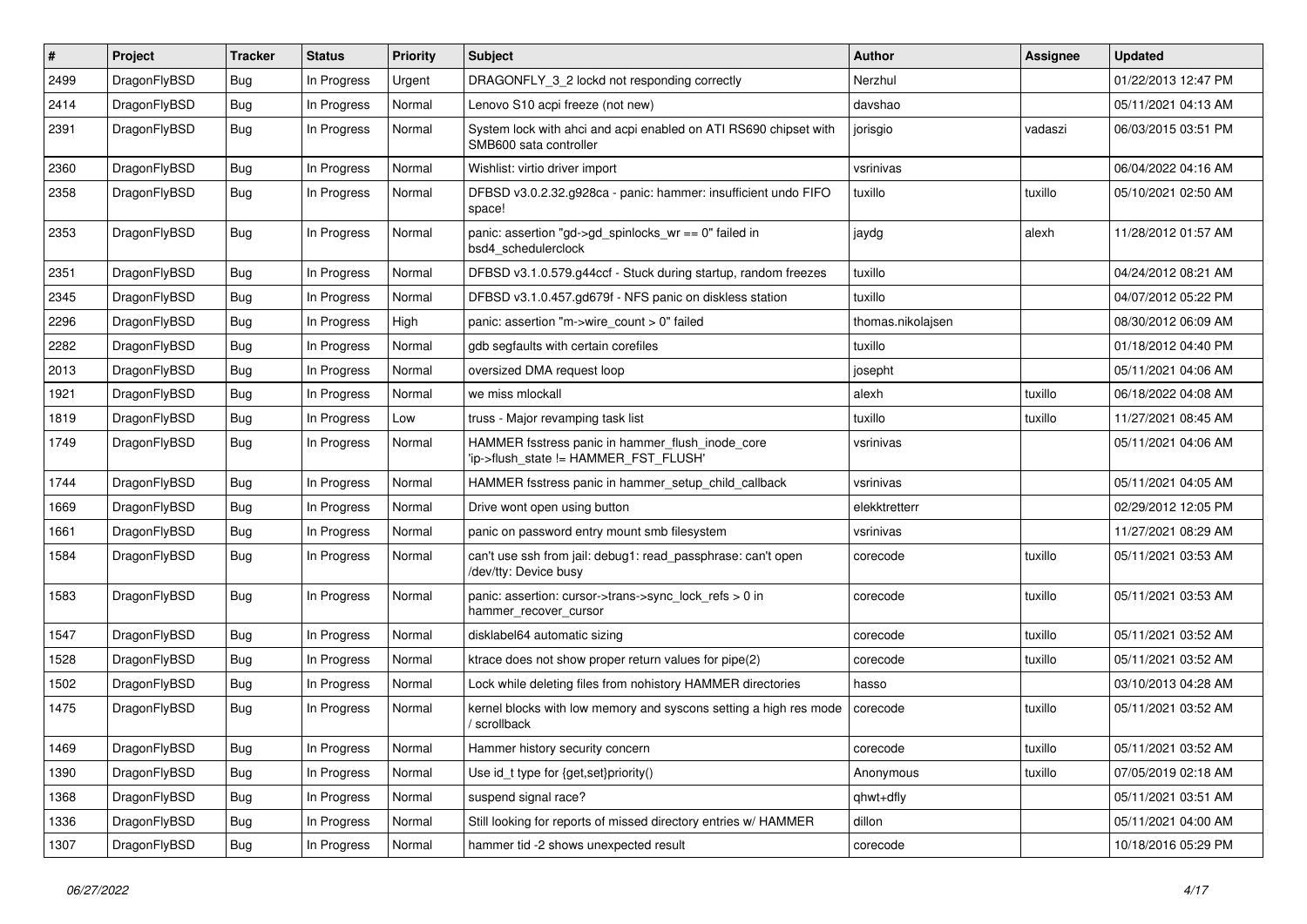| $\sharp$ | Project      | <b>Tracker</b> | <b>Status</b> | <b>Priority</b> | Subject                                                                                                   | Author             | Assignee  | <b>Updated</b>      |
|----------|--------------|----------------|---------------|-----------------|-----------------------------------------------------------------------------------------------------------|--------------------|-----------|---------------------|
| 1302     | DragonFlyBSD | <b>Bug</b>     | In Progress   | Normal          | Checkpoint regression?                                                                                    | sjg                | sjg       | 07/10/2013 05:22 PM |
| 1218     | DragonFlyBSD | Bug            | In Progress   | Normal          | panic: assertion: $error == 0$ in hammer start transaction                                                | rumcic             |           | 05/11/2021 04:00 AM |
| 1181     | DragonFlyBSD | Bug            | In Progress   | Normal          | ACX111 panic                                                                                              | elekktretterr      |           | 05/11/2021 04:00 AM |
| 1148     | DragonFlyBSD | Bug            | In Progress   | Low             | BCM4311 wireless network adapter detected but not functional                                              | archimedes.gaviola |           | 05/11/2021 04:00 AM |
| 1030     | DragonFlyBSD | <b>Bug</b>     | In Progress   | Normal          | msdosfs umount panic                                                                                      | corecode           | tuxillo   | 05/11/2021 03:51 AM |
| 998      | DragonFlyBSD | <b>Bug</b>     | In Progress   | Normal          | Unconfiguring a vn while it is mounted                                                                    | rumcic             | tuxillo   | 05/11/2021 04:00 AM |
| 884      | DragonFlyBSD | <b>Bug</b>     | In Progress   | High            | Performance/memory problems under filesystem IO load                                                      | hasso              |           | 05/11/2021 03:50 AM |
| 781      | DragonFlyBSD | Bug            | In Progress   | Normal          | fdisk uses wrong geometry on usb flash drives                                                             | corecode           | tuxillo   | 05/11/2021 03:50 AM |
| 742      | DragonFlyBSD | Bug            | In Progress   | Normal          | umount problems with multiple mounts                                                                      | corecode           | tuxillo   | 06/25/2022 04:02 AM |
| 725      | DragonFlyBSD | Bug            | In Progress   | Low             | 'make distribution' fails w/'ro' /usr/obj                                                                 | c.turner           |           | 03/09/2013 01:01 PM |
| 604      | DragonFlyBSD | <b>Bug</b>     | In Progress   | Normal          | 1.8.1-RELEASE - clock runs fast on mainboard ASUS P5A-B                                                   | yeti               |           | 05/11/2021 03:55 AM |
| 331      | DragonFlyBSD | <b>Bug</b>     | In Progress   | Normal          | ftpsesame (aka Bridging S01E03)                                                                           | bastyaelvtars      |           | 03/09/2013 12:28 PM |
| 168      | DragonFlyBSD | Bug            | In Progress   | Normal          | Livelocked limit engaged while trying to setup IPW wireless                                               | mschacht           | sepherosa | 05/11/2021 04:05 AM |
| 3316     | DragonFlyBSD | <b>Bug</b>     | New           | Normal          | hammer2_dirent_create() allows creating >1 dirents with the same<br>name                                  | tkusumi            |           | 06/05/2022 12:35 PM |
| 3314     | DragonFlyBSD | Bug            | New           | Normal          | Bring virtio console(4) from FreeBSD                                                                      | tuxillo            | tuxillo   | 05/29/2022 08:24 AM |
| 3313     | DragonFlyBSD | Bug            | New           | Normal          | Can't boot from my live USB at all. The kernel loading process<br>hangs.                                  | rempas             |           | 06/03/2022 12:16 AM |
| 3311     | DragonFlyBSD | Bug            | New           | Low             | TrueCrypt support may cause kernel crash                                                                  | arcade@b1t.name    |           | 04/29/2022 06:19 AM |
| 3302     | DragonFlyBSD | Bug            | New           | Normal          | Will not boot on System76 Lemur Pro (lemp10)                                                              | piecuch            |           | 11/03/2021 10:21 AM |
| 3301     | DragonFlyBSD | Bug            | New           | Normal          | Gkrellm from the packages is not showing logged in users in main<br>window, logged in users always $== 0$ | adrian             |           | 01/08/2022 04:24 AM |
| 3300     | DragonFlyBSD | Bug            | New           | Normal          | Running Xvnc from TigerVNC package through the INETD daemon<br>in TCP WAIT mode fails hard                | adrian             |           | 01/08/2022 04:25 AM |
| 3298     | DragonFlyBSD | Bug            | New           | Normal          | Running "w" and having logged in via XDM through VNC, "w" prints<br>an extra error message                | piecuch            |           | 10/25/2021 09:16 AM |
| 3284     | DragonFlyBSD | Bug            | New           | Normal          | Wrong towlower() result for U+038A                                                                        | bhaible            |           | 07/10/2021 03:34 AM |
| 3283     | DragonFlyBSD | Bug            | New           | Normal          | mknodat() cannot create FIFOs                                                                             | bhaible            |           | 07/10/2021 03:34 AM |
| 3282     | DragonFlyBSD | Bug            | New           | Normal          | unexpected errno value from fopen()                                                                       | bhaible            |           | 07/10/2021 03:34 AM |
| 3281     | DragonFlyBSD | <b>Bug</b>     | I New         | Normal          | Crash after leaving unattended for a while                                                                | bhaible            |           | 07/10/2021 03:32 AM |
| 3280     | DragonFlyBSD | <b>Bug</b>     | New           | Normal          | KMS console and i915(4) not working in 6.0                                                                | cmusser            |           | 07/10/2021 03:35 AM |
| 3278     | DragonFlyBSD | <b>Bug</b>     | New           | Normal          | Second screen image is distorted                                                                          | arcade@b1t.name    |           | 07/10/2021 03:36 AM |
| 3266     | DragonFlyBSD | <b>Bug</b>     | New           | High            | Filesystems broken due to "KKASSERT(count &<br>TOK_COUNTMASK);"                                           | tkusumi            |           | 03/15/2021 01:21 PM |
| 3252     | DragonFlyBSD | <b>Bug</b>     | New           | Normal          | tcsetattr/tcgetattr set errno incorrectly on non-TTY                                                      | tonyc              |           | 10/26/2020 09:34 PM |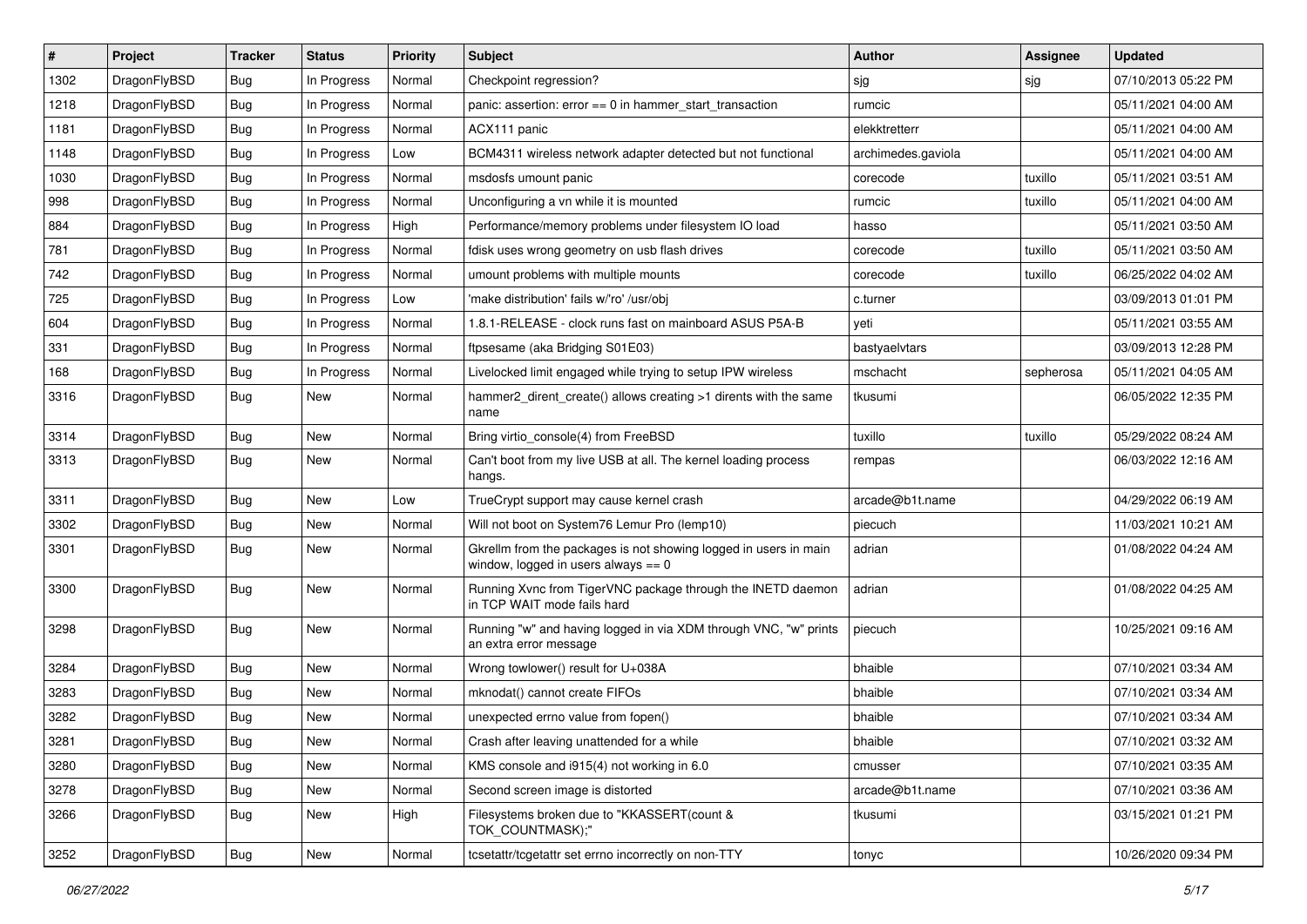| $\vert$ # | Project      | <b>Tracker</b> | <b>Status</b> | <b>Priority</b> | Subject                                                                                                                                                     | Author            | <b>Assignee</b> | <b>Updated</b>      |
|-----------|--------------|----------------|---------------|-----------------|-------------------------------------------------------------------------------------------------------------------------------------------------------------|-------------------|-----------------|---------------------|
| 3249      | DragonFlyBSD | Bug            | New           | Normal          | HAMMER2 fsync(2) not working properly                                                                                                                       | tkusumi           |                 | 09/21/2020 07:07 AM |
| 3247      | DragonFlyBSD | Bug            | <b>New</b>    | Normal          | Kernel panic doing nothing much                                                                                                                             | phma              |                 | 09/12/2020 11:40 PM |
| 3246      | DragonFlyBSD | <b>Bug</b>     | New           | Normal          | HAMMER2 unable to handle ENOSPC properly                                                                                                                    | tkusumi           |                 | 09/04/2020 11:11 AM |
| 3245      | DragonFlyBSD | Bug            | New           | Normal          | panic: free: quard1x fail, i915 load from loader.conf                                                                                                       | polachok          |                 | 08/21/2020 10:36 AM |
| 3243      | DragonFlyBSD | Bug            | New           | Normal          | SMART status not reported properly for SSD disks                                                                                                            | daftaupe          |                 | 09/09/2020 11:03 PM |
| 3240      | DragonFlyBSD | <b>Bug</b>     | New           | High            | compile error because of openssl with /usr/dports/security/rhash for<br>mysql 8 install                                                                     | <b>UlasSAYGIN</b> |                 | 06/04/2020 08:05 AM |
| 3239      | DragonFlyBSD | Bug            | New           | Normal          | unable to SIGKILL glitched emacs                                                                                                                            | piecuch           |                 | 05/26/2020 03:30 AM |
| 3238      | DragonFlyBSD | Bug            | New           | Normal          | race conditions when printing from vkernel console                                                                                                          | piecuch           |                 | 05/19/2020 02:50 PM |
| 3235      | DragonFlyBSD | Bug            | New           | Normal          | Kernel panic in devfs vnops.c                                                                                                                               | mneumann          |                 | 04/28/2020 07:00 AM |
| 3231      | DragonFlyBSD | <b>Bug</b>     | New           | Normal          | wifi drops on 5.8                                                                                                                                           | tse               |                 | 04/06/2020 05:08 AM |
| 3228      | DragonFlyBSD | Bug            | New           | Low             | pfi kif unref: state refcount $\leq$ 0 in dmesg                                                                                                             | justin            |                 | 03/05/2021 06:39 AM |
| 3226      | DragonFlyBSD | Bug            | New           | Normal          | Xorg freezes in vm: thread stuck in "objtrm1"                                                                                                               | peeter            |                 | 04/08/2020 02:10 AM |
| 3225      | DragonFlyBSD | <b>Bug</b>     | New           | Normal          | nfsd freeze when using gemu                                                                                                                                 | tse               |                 | 03/17/2020 11:52 AM |
| 3224      | DragonFlyBSD | Bug            | <b>New</b>    | Normal          | Kernel panic when trying to ping6                                                                                                                           | zhtw              |                 | 03/08/2020 08:55 AM |
| 3222      | DragonFlyBSD | <b>Bug</b>     | New           | Normal          | gcc - undefined reference to '__atomic_load' (missing libatomic?)                                                                                           | mneumann          |                 | 02/08/2020 02:45 AM |
| 3219      | DragonFlyBSD | <b>Bug</b>     | New           | Normal          | x11/xorg port can not be build                                                                                                                              | <b>UlasSAYGIN</b> |                 | 03/31/2020 08:57 AM |
| 3218      | DragonFlyBSD | Bug            | <b>New</b>    | Normal          | Kernel panics are not sent to comconsole when booted over EFI                                                                                               | mqudsi            |                 | 12/02/2019 08:52 PM |
| 3217      | DragonFlyBSD | <b>Bug</b>     | New           | Normal          | rescue tools: make install fails if rescue folder doesn't exist                                                                                             | t dfbsd           |                 | 11/27/2019 08:16 PM |
| 3215      | DragonFlyBSD | Bug            | <b>New</b>    | Normal          | Hang in tcdrain(3) after write(3)                                                                                                                           | noloader          |                 | 11/25/2019 03:08 PM |
| 3209      | DragonFlyBSD | Bug            | New           | Normal          | svc has some minor bugs                                                                                                                                     | arcade@b1t.name   |                 | 10/24/2019 09:08 AM |
| 3208      | DragonFlyBSD | Bug            | New           | Normal          | Crash related to nfsd                                                                                                                                       | tse               |                 | 06/11/2020 05:52 AM |
| 3199      | DragonFlyBSD | <b>Bug</b>     | New           | Normal          | PFS label not found panic                                                                                                                                   | tse               |                 | 08/21/2019 03:51 AM |
| 3197      | DragonFlyBSD | <b>Bug</b>     | New           | Normal          | DragonFly upgrades                                                                                                                                          | tse               |                 | 04/18/2020 04:18 PM |
| 3196      | DragonFlyBSD | Bug            | New           | Normal          | test issue after redmine upgrade (2)                                                                                                                        | tuxillo           |                 | 07/05/2019 04:33 AM |
| 3194      | DragonFlyBSD | Bug            | New           | High            | Hammer kernel crash on mirror-stream of PFS after upgrade<br>(assertion "cursor->flags &<br>HAMMER_CURSOR_ITERATE_CHECK" failed in<br>hammer_btree_iterate) | Anonymous         |                 | 06/29/2019 01:32 PM |
| 3189      | DragonFlyBSD | <b>Bug</b>     | New           | Normal          | Allow DragonFly Mail Agent to accept an alternate config via<br>command line switch                                                                         | iang              |                 | 08/16/2021 12:42 AM |
| 3184      | DragonFlyBSD | <b>Bug</b>     | New           | Normal          | tsleep(9) return value when PCATCH specified                                                                                                                | tkusumi           |                 | 04/03/2019 06:49 AM |
| 3170      | DragonFlyBSD | <b>Bug</b>     | New           | Normal          | repeatable nfsd crash                                                                                                                                       | tse               |                 | 06/11/2020 05:52 AM |
| 3165      | DragonFlyBSD | Bug            | New           | Normal          | Looping at boot time                                                                                                                                        | gop               |                 | 12/28/2018 01:04 PM |
| 3157      | DragonFlyBSD | Bug            | New           | Normal          | TP-Link UE300 not working in 5.2-RELEASE                                                                                                                    | tuxillo           |                 | 11/15/2018 02:08 PM |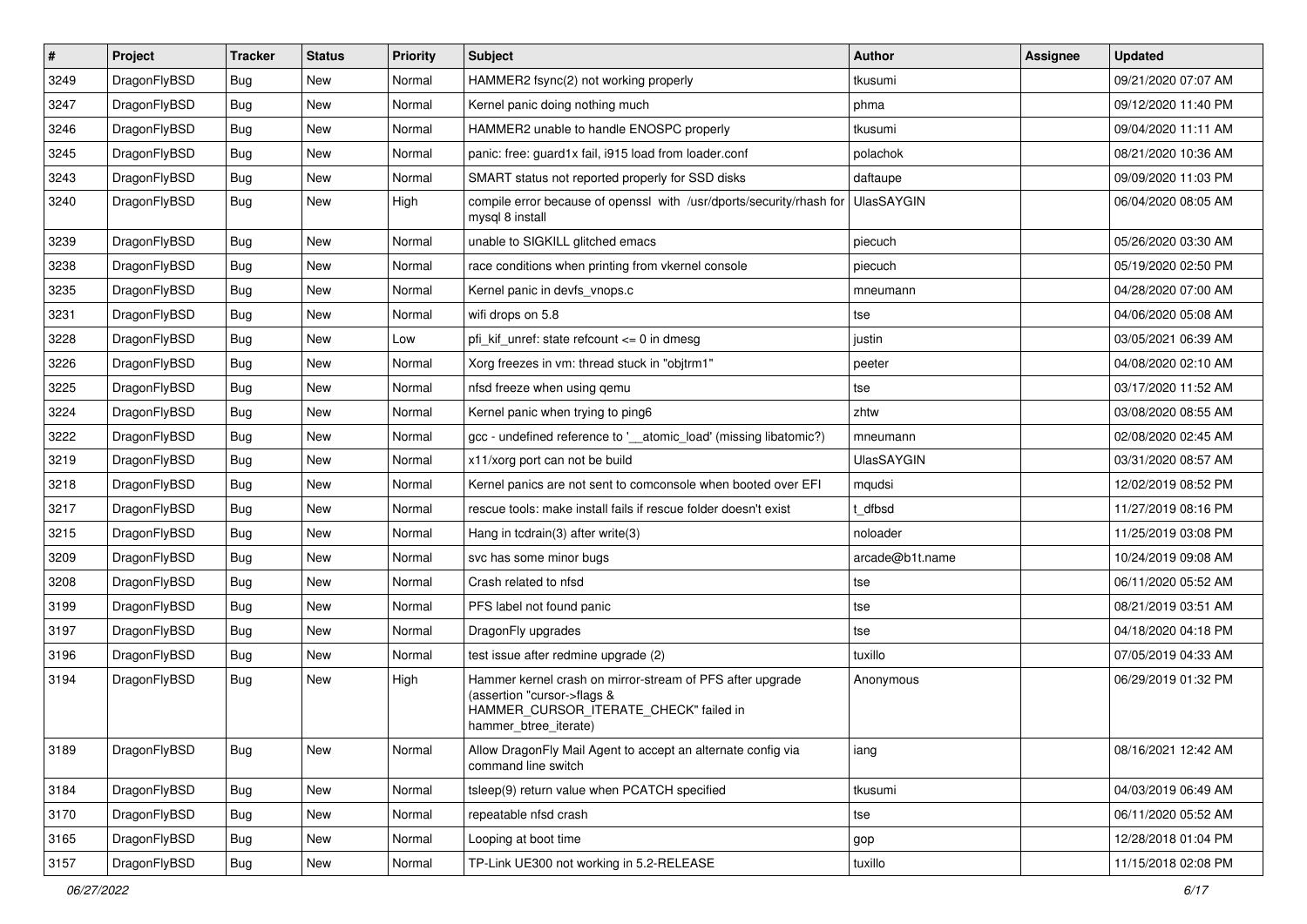| $\vert$ # | <b>Project</b> | <b>Tracker</b> | <b>Status</b> | <b>Priority</b> | <b>Subject</b>                                                                                            | <b>Author</b>          | Assignee | <b>Updated</b>      |
|-----------|----------------|----------------|---------------|-----------------|-----------------------------------------------------------------------------------------------------------|------------------------|----------|---------------------|
| 3143      | DragonFlyBSD   | Bug            | <b>New</b>    | Normal          | assertion "0" failed in hammer2 inode xop chain sync                                                      | cbin                   |          | 07/18/2018 12:50 PM |
| 3141      | DragonFlyBSD   | Bug            | <b>New</b>    | Normal          | dhclient blocks boot process                                                                              | rowo                   |          | 12/16/2018 11:01 AM |
| 3139      | DragonFlyBSD   | <b>Bug</b>     | <b>New</b>    | Normal          | USB Mouse Does Not Work in DragonflyBSD guest on VirtualBox                                               | chiguy1256             |          | 06/24/2018 10:14 PM |
| 3134      | DragonFlyBSD   | Bug            | <b>New</b>    | Normal          | RFC 3021 (/31 networks) appear to be unsupported                                                          | jailbird               |          | 05/16/2018 11:03 PM |
| 3132      | DragonFlyBSD   | <b>Bug</b>     | <b>New</b>    | Low             | unifdef mined                                                                                             | bcallah                |          | 04/26/2018 08:34 PM |
| 3129      | DragonFlyBSD   | Bug            | <b>New</b>    | High            | Kernel panic with 5.2.0 on A2SDi-4C-HLN4F                                                                 | stateless              |          | 04/24/2018 12:50 AM |
| 3124      | DragonFlyBSD   | <b>Bug</b>     | New           | High            | DragonFlyBSD 5.0.2 with Hammer2 with UEFI install doesn't boot                                            | wiesl                  |          | 06/18/2019 05:07 AM |
| 3120      | DragonFlyBSD   | Bug            | <b>New</b>    | Normal          | Intel AC 8260 firmware does not load                                                                      | Vintodrimmer           |          | 08/28/2018 03:30 AM |
| 3117      | DragonFlyBSD   | <b>Bug</b>     | <b>New</b>    | Normal          | Problem with colours if "intel" video-driver used                                                         | dpostolov              |          | 01/07/2018 11:35 PM |
| 3116      | DragonFlyBSD   | Bug            | New           | Normal          | da0 detects on very big volume if to remove usb install stick and<br>reboot on Intel NUC5PPYH             | dpostolov              |          | 01/07/2018 09:40 PM |
| 3110      | DragonFlyBSD   | Bug            | <b>New</b>    | Normal          | crash with ipfw3 under load                                                                               | bnegre82               |          | 12/09/2017 06:22 AM |
| 3107      | DragonFlyBSD   | <b>Bug</b>     | New           | Low             | ACPI interrupt storm when loading i915 on Lenovo T460                                                     | oyvinht                |          | 07/15/2020 07:01 AM |
| 3101      | DragonFlyBSD   | Bug            | New           | Low             | PFI CGI install not working in dragonflybsd 5.0.1 USB install                                             | bnegre82               |          | 05/11/2021 04:14 AM |
| 3076      | DragonFlyBSD   | <b>Bug</b>     | New           | Normal          | sys/dev/netif/ig hal/e1000 ich8lan.c:1594: sanity checking mixup?                                         | dcb                    |          | 10/11/2017 01:58 AM |
| 3052      | DragonFlyBSD   | <b>Bug</b>     | New           | Normal          | panic DragonFly v4.8.1-RELEASE by mounting a malformed NTFS<br>image [64.000]                             | open.source@ribose.com |          | 08/14/2017 03:22 AM |
| 3051      | DragonFlyBSD   | Bug            | <b>New</b>    | Normal          | panic DragonFly v4.8.1-RELEASE by mounting a malformed NTFS<br>image [12.000]                             | open.source@ribose.com |          | 08/14/2017 03:20 AM |
| 3049      | DragonFlyBSD   | Bug            | New           | Normal          | panic DragonFly v4.8.1-RELEASE by mounting a malformed<br>msdosfs image [12.128]                          | open.source@ribose.com |          | 08/14/2017 02:53 AM |
| 3047      | DragonFlyBSD   | Bug            | <b>New</b>    | Normal          | <b>HAMMER</b> critical write error                                                                        | samuel                 |          | 06/19/2019 09:50 AM |
| 3036      | DragonFlyBSD   | <b>Bug</b>     | <b>New</b>    | Normal          | panic in icmp redirect start() ASSERT IN NETISR(0)                                                        | tautolog               |          | 05/11/2017 07:27 PM |
| 3035      | DragonFlyBSD   | Bug            | New           | Normal          | panic: assertion "cpu $>= 0$ && cpu < ncpus" failed in netisr cpuport<br>at /usr/src/sys/net/netisr2.h:87 | masu                   |          | 05/11/2017 01:24 AM |
| 3029      | DragonFlyBSD   | Bug            | <b>New</b>    | Normal          | Running DflyBSD 4.8 on FreeBSD bhyve as a guest                                                           | iron                   |          | 05/13/2022 04:33 AM |
| 3025      | DragonFlyBSD   | Bug            | <b>New</b>    | Normal          | sys/dev/powermng/powernow/powernow.c:284: bad comparison?                                                 | dcb                    |          | 09/23/2017 07:45 AM |
| 3024      | DragonFlyBSD   | Bug            | New           | Low             | sys/dev/netif/wi/if wi.c:1090]: (style) Redundant condition                                               | dcb                    |          | 04/11/2017 11:56 AM |
| 3022      | DragonFlyBSD   | Bug            | New           | Normal          | sys/dev/netif/ath/ath/if ath.c:2142: strange bitmask?                                                     | dcb                    |          | 04/11/2017 11:49 AM |
| 3018      | DragonFlyBSD   | Bug            | New           | Normal          | sys/bus/u4b/wlan/if run.c:5464]: (style) Redundant condition                                              | dcb                    |          | 04/11/2017 11:26 AM |
| 3006      | DragonFlyBSD   | Bug            | New           | Normal          | boot0cfg: panic in kern udev.c in function udev dict set cstr when<br>installing in VirtualBox            | <b>MichiGreat</b>      |          | 04/01/2017 02:22 PM |
| 2994      | DragonFlyBSD   | Bug            | New           | Normal          | Intermittent boot hangs after git: hammer - HAMMER Version 7                                              | davshao                |          | 03/30/2017 02:06 PM |
| 2972      | DragonFlyBSD   | <b>Bug</b>     | New           | Normal          | ipfw3 "deny to me" does not work correctly                                                                | mneumann               |          | 12/27/2016 12:11 PM |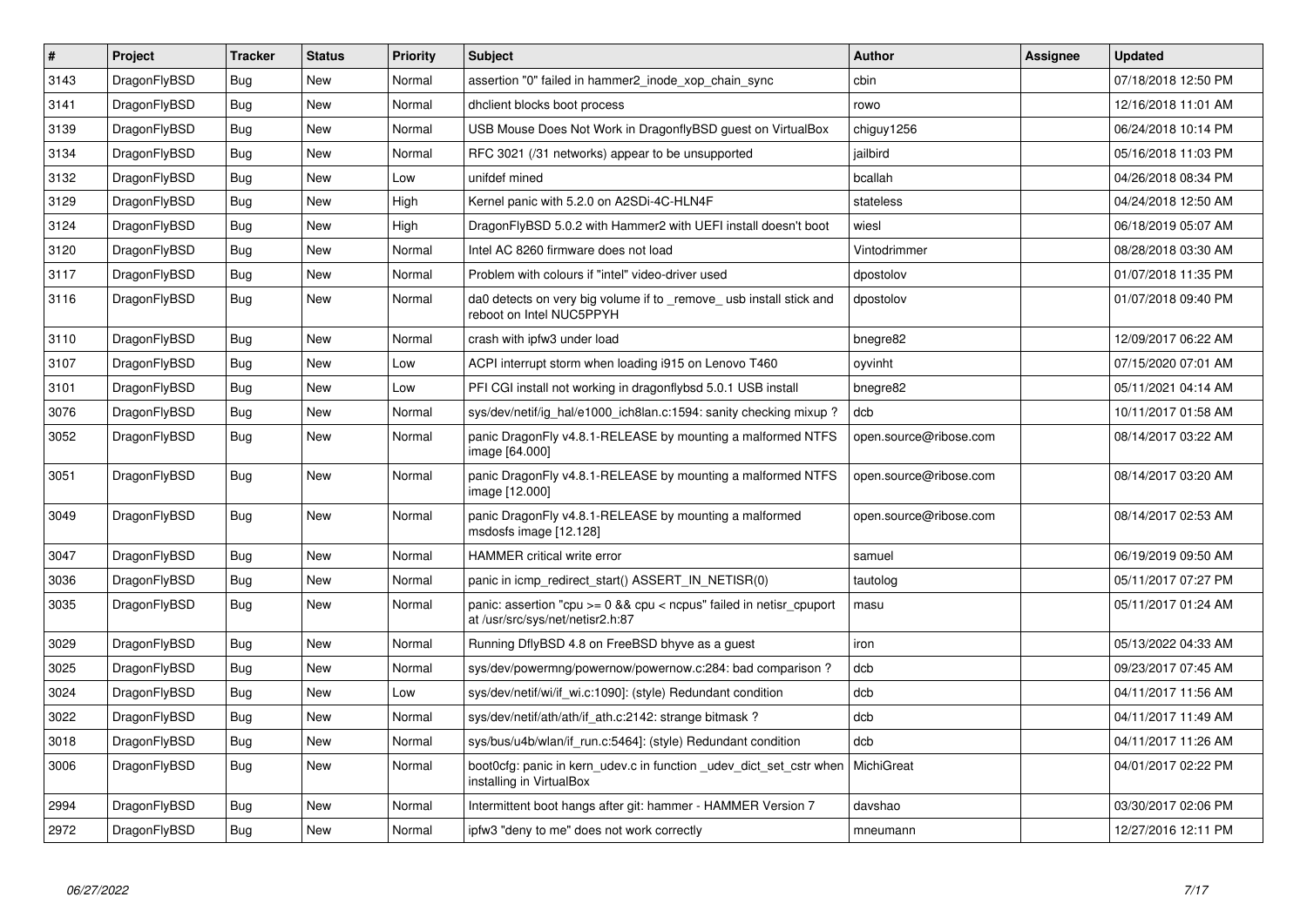| $\vert$ # | Project      | <b>Tracker</b> | <b>Status</b> | <b>Priority</b> | <b>Subject</b>                                                                                                       | <b>Author</b>    | Assignee | Updated             |
|-----------|--------------|----------------|---------------|-----------------|----------------------------------------------------------------------------------------------------------------------|------------------|----------|---------------------|
| 2970      | DragonFlyBSD | <b>Bug</b>     | <b>New</b>    | Normal          | kernel 4.7: "Is -I" causes panic on UDF filesystem: "bgetvp -<br>overlapping buffer"                                 | peeter           |          | 12/21/2016 02:46 AM |
| 2936      | DragonFlyBSD | <b>Bug</b>     | New           | Normal          | loader.efi crashes while loading kernel                                                                              | spaceille        |          | 08/20/2016 06:17 AM |
| 2931      | DragonFlyBSD | <b>Bug</b>     | New           | Low             | 'gdb' of 'vkernel' unable to print backtrace                                                                         | tofergus         |          | 07/26/2016 01:51 PM |
| 2930      | DragonFlyBSD | <b>Bug</b>     | <b>New</b>    | High            | 'objcache' causes panic during 'nfs_readdir'                                                                         | tofergus         |          | 07/26/2016 01:09 PM |
| 2924      | DragonFlyBSD | <b>Bug</b>     | <b>New</b>    | Normal          | cat -v fails to tag characters in extended table with M- prefix with<br>some locales                                 | sevan            |          | 07/11/2016 07:18 AM |
| 2917      | DragonFlyBSD | <b>Bug</b>     | <b>New</b>    | Normal          | da8: reading primary partition table: error accessing offset<br>000000000000 for 512                                 | liweitianux      |          | 05/11/2021 08:43 PM |
| 2915      | DragonFlyBSD | <b>Bug</b>     | <b>New</b>    | High            | Hammer mirror-copy problem                                                                                           | t dfbsd          |          | 08/25/2016 05:28 AM |
| 2898      | DragonFlyBSD | <b>Bug</b>     | <b>New</b>    | Normal          | <b>HAMMER</b> panic                                                                                                  | pavalos          |          | 11/03/2018 07:05 AM |
| 2892      | DragonFlyBSD | <b>Bug</b>     | <b>New</b>    | Normal          | swap_pager:indefinite wait bufferf error                                                                             | <b>Ihmwzy</b>    |          | 02/21/2016 10:32 PM |
| 2891      | DragonFlyBSD | <b>Bug</b>     | New           | Normal          | Kernel panic in IEEE802.11 related code                                                                              | shamaz           |          | 05/29/2016 05:49 PM |
| 2890      | DragonFlyBSD | <b>Bug</b>     | <b>New</b>    | Normal          | not able to boot usb installer on Toshiba Chromebook 2                                                               | johnnywhishbone  |          | 02/22/2016 03:42 AM |
| 2887      | DragonFlyBSD | <b>Bug</b>     | New           | Low             | Missing extattr_namespace_to_string and<br>extattr string to namespace functions                                     | rubenk           |          | 02/06/2016 05:09 AM |
| 2886      | DragonFlyBSD | <b>Bug</b>     | <b>New</b>    | Normal          | dragonfly mail agent: sending a testmail causes high system load                                                     | worf             |          | 02/05/2016 05:53 AM |
| 2882      | DragonFlyBSD | <b>Bug</b>     | New           | Low             | bridge sends packets from individual interfaces                                                                      | arcade@b1t.name  |          | 01/09/2016 12:43 PM |
| 2881      | DragonFlyBSD | <b>Bug</b>     | New           | Normal          | Pulseaudio hangs/resets system when starting X11                                                                     | mneumann         |          | 01/09/2016 03:08 AM |
| 2878      | DragonFlyBSD | <b>Bug</b>     | New           | Low             | [fix] CCVER problem when using clang and cpu extensions<br>(intrinsics)                                              | arcade@b1t.name  |          | 06/24/2016 04:25 AM |
| 2877      | DragonFlyBSD | <b>Bug</b>     | New           | Low             | sed fails when working with UTF-8 locale and non-UTF symbols                                                         | arcade@b1t.name  |          | 12/30/2015 11:20 AM |
| 2874      | DragonFlyBSD | <b>Bug</b>     | <b>New</b>    | Normal          | make world DESTDIR=/emptydir fails                                                                                   | pascii           |          | 12/25/2015 07:04 AM |
| 2870      | DragonFlyBSD | <b>Bug</b>     | <b>New</b>    | High            | Broken text and icons when glamor acceleration is used                                                               | 375gnu           | ftigeot  | 01/31/2016 12:13 AM |
| 2863      | DragonFlyBSD | <b>Bug</b>     | <b>New</b>    | Normal          | HAMMER synch tid is zero                                                                                             | shamaz           |          | 12/12/2015 11:24 PM |
| 2859      | DragonFlyBSD | <b>Bug</b>     | New           | Low             | Installer configuration menu always highlights "Select timezone", no<br>matter which step was last completed.        | cgag             |          | 12/02/2015 01:54 PM |
| 2858      | DragonFlyBSD | <b>Bug</b>     | New           | Low             | Installer "Local or UTC" question should have "No" selected by<br>default.                                           | cgag             |          | 12/02/2015 01:18 PM |
| 2857      | DragonFlyBSD | <b>Bug</b>     | <b>New</b>    | Normal          | hammer stalls via bitcoin-gt                                                                                         | tkusumi          |          | 11/30/2015 06:52 AM |
| 2852      | DragonFlyBSD | <b>Bug</b>     | New           | Normal          | Hammer File System - hangs on undo during system boot / mount -<br>will not recover on DragonFlyBSD newer than 3.6.0 | abale            |          | 05/11/2021 04:07 AM |
| 2840      | DragonFlyBSD | <b>Bug</b>     | <b>New</b>    | Normal          | wrong voltage is reported                                                                                            | yellowrabbit2010 |          | 09/11/2015 06:09 PM |
| 2835      | DragonFlyBSD | <b>Bug</b>     | <b>New</b>    | Normal          | /usr/include/c++/5.0/bits/c++locale.h likes<br>POSIX_C_SOURCE>=200809                                                | davshao          |          | 11/18/2015 03:40 AM |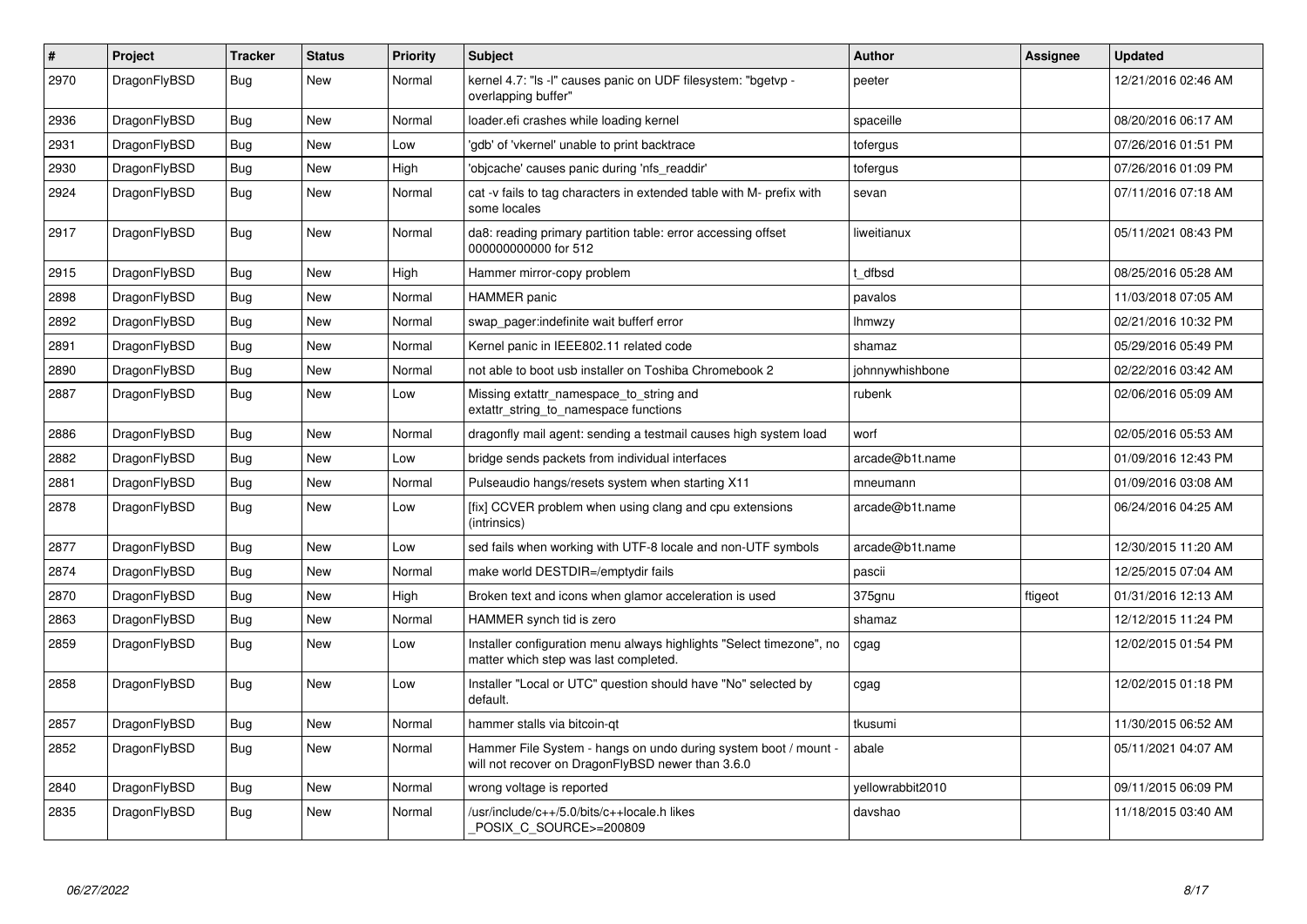| #    | Project      | <b>Tracker</b> | <b>Status</b> | <b>Priority</b> | Subject                                                                                                                                                  | <b>Author</b> | Assignee  | <b>Updated</b>      |
|------|--------------|----------------|---------------|-----------------|----------------------------------------------------------------------------------------------------------------------------------------------------------|---------------|-----------|---------------------|
| 2828 | DragonFlyBSD | Bug            | New           | High            | On AMD APUs and Bulldozer CPUs, the machdep.cpu_idle_hlt<br>sysctl should be 3 by default                                                                | vadaszi       | vadaszi   | 05/11/2021 04:07 AM |
| 2825 | DragonFlyBSD | <b>Bug</b>     | <b>New</b>    | High            | 3x dhclient = hanging system (objcache exhausted)                                                                                                        | jaccovonb     | sepherosa | 05/11/2021 03:55 AM |
| 2822 | DragonFlyBSD | Bug            | <b>New</b>    | Normal          | USB 3.0 stick throws "reading primary partition table: error<br>accessing offset 000[] for 152" error, while the stick works on any<br>other OS I tested | revuwa        | profmakx  | 06/29/2015 05:56 AM |
| 2820 | DragonFlyBSD | Bug            | <b>New</b>    | Normal          | TP-Link USB Wi-Fi adapter cannot be reattached to the system                                                                                             | shamaz        |           | 05/22/2015 09:45 PM |
| 2816 | DragonFlyBSD | Bug            | <b>New</b>    | Normal          | A multitasking process being debugged can get stuck                                                                                                      | phma          |           | 05/19/2015 03:57 AM |
| 2812 | DragonFlyBSD | <b>Bug</b>     | <b>New</b>    | Normal          | Panic on Intel DE3815TYKHE                                                                                                                               | tmorp         |           | 05/14/2015 03:14 PM |
| 2809 | DragonFlyBSD | Bug            | <b>New</b>    | Normal          | hammer mirror-stream                                                                                                                                     | masu          |           | 04/10/2015 12:33 AM |
| 2808 | DragonFlyBSD | <b>Bug</b>     | <b>New</b>    | Normal          | X freeze by switching between X and VT - results in black screen                                                                                         | lukesky333    |           | 05/11/2021 03:55 AM |
| 2806 | DragonFlyBSD | <b>Bug</b>     | New           | Normal          | failed to configure a link-local address on ath0 (errno = 22)                                                                                            | Chingyuan     |           | 05/25/2021 01:00 AM |
| 2803 | DragonFlyBSD | <b>Bug</b>     | <b>New</b>    | Normal          | HAMMER: Warning: UNDO area too small!                                                                                                                    | ftigeot       |           | 03/11/2015 03:42 PM |
| 2802 | DragonFlyBSD | <b>Bug</b>     | <b>New</b>    | Normal          | USB Wifi urtwn0 crash from cd boot                                                                                                                       | opvalues      |           | 03/10/2015 01:07 AM |
| 2799 | DragonFlyBSD | <b>Bug</b>     | <b>New</b>    | Normal          | Fatal trap 12 caused by moused(8) -p /dev/cual0                                                                                                          | opvalues      |           | 03/04/2015 11:01 PM |
| 2788 | DragonFlyBSD | Bug            | New           | Normal          | ioctl GSLICEINFO: Not working for vnode slice                                                                                                            | mneumann      |           | 02/12/2015 07:49 AM |
| 2746 | DragonFlyBSD | Bug            | New           | Normal          | some fraction of xterms started from the xmonad window manager<br>get killed with SIGALRM                                                                | isenmann      | profmakx  | 12/28/2014 02:51 AM |
| 2738 | DragonFlyBSD | Bug            | <b>New</b>    | Normal          | Hammer: Strange behavior when trying to recover old version of<br>moved file                                                                             | roland        |           | 11/20/2014 08:02 AM |
| 2736 | DragonFlyBSD | Bug            | <b>New</b>    | High            | kernel panics on acpi_timer_probe function                                                                                                               | cnb           |           | 05/11/2021 03:55 AM |
| 2735 | DragonFlyBSD | <b>Bug</b>     | <b>New</b>    | Urgent          | iwn panics SYSSASSERT                                                                                                                                    | cnb           |           | 05/11/2021 03:55 AM |
| 2712 | DragonFlyBSD | <b>Bug</b>     | <b>New</b>    | Normal          | connect(2) returns EINVAL when retrying after ECONNREFUSED                                                                                               | jorisgio      |           | 08/14/2014 05:31 PM |
| 2708 | DragonFlyBSD | Bug            | New           | Normal          | unable to send TCP nor UDP on age(4) interface                                                                                                           | dermiste      |           | 05/11/2021 03:54 AM |
| 2688 | DragonFlyBSD | Bug            | <b>New</b>    | Normal          | 67613368bdda7 Fix wrong checks for U4B presence Asrock Z77M<br>difficulty detecting USB keyboard                                                         | davshao       |           | 06/28/2014 07:08 PM |
| 2687 | DragonFlyBSD | Bug            | <b>New</b>    | Normal          | natacontrol software RAID in installer                                                                                                                   | csmelosky     |           | 06/22/2014 12:03 PM |
| 2680 | DragonFlyBSD | <b>Bug</b>     | New           | Low             | boot0cfg update makes box unbootable                                                                                                                     | herrgard      |           | 06/10/2014 06:02 AM |
| 2675 | DragonFlyBSD | <b>Bug</b>     | <b>New</b>    | Low             | Ultimate N WiFi Link 5300 get iwn_intr: fatal firmware error on 5GHz                                                                                     | revuwa        |           | 05/11/2021 04:07 AM |
| 2674 | DragonFlyBSD | Bug            | <b>New</b>    | Normal          | <b>GPT Support</b>                                                                                                                                       | ftigeot       |           | 12/28/2015 02:54 PM |
| 2657 | DragonFlyBSD | <b>Bug</b>     | New           | High            | Needs acl to migrate our servers                                                                                                                         | ferney        |           | 03/31/2014 11:37 AM |
| 2652 | DragonFlyBSD | <b>Bug</b>     | New           | Normal          | 189a0ff3761b47  ix: Implement MSI-X support locks up Lenovo<br>S10 Intel Atom n270                                                                       | davshao       |           | 05/14/2014 01:55 AM |
| 2647 | DragonFlyBSD | <b>Bug</b>     | New           | Normal          | HAMMER panic on 3.6.0                                                                                                                                    | tuxillo       |           | 05/11/2021 03:54 AM |
| 2645 | DragonFlyBSD | Bug            | New           | Normal          | panic with dsched fq and ioprio                                                                                                                          | jyoung15      |           | 02/20/2014 07:29 AM |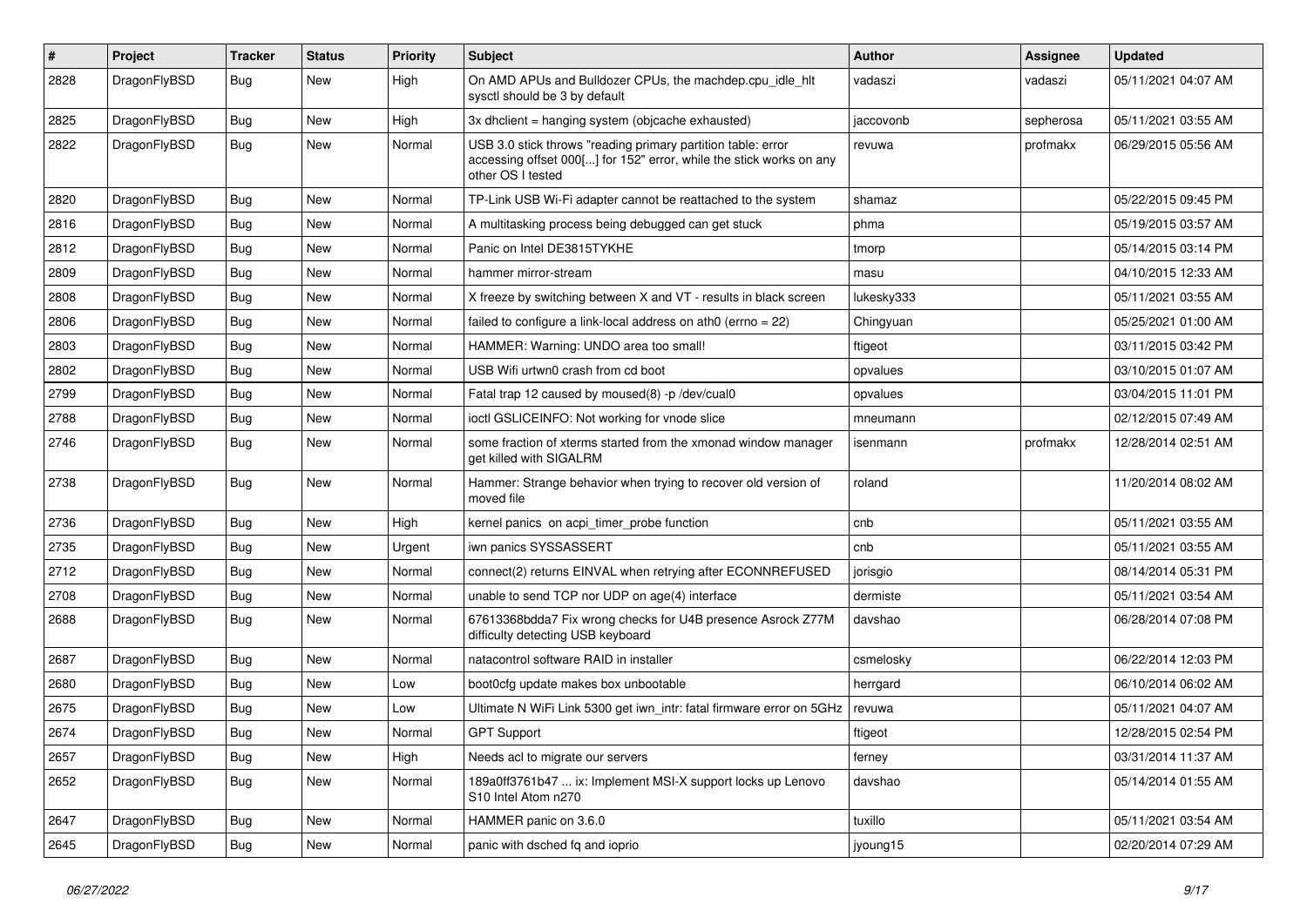| $\pmb{\#}$ | Project      | <b>Tracker</b> | <b>Status</b> | <b>Priority</b> | Subject                                                                                                        | Author            | Assignee  | <b>Updated</b>      |
|------------|--------------|----------------|---------------|-----------------|----------------------------------------------------------------------------------------------------------------|-------------------|-----------|---------------------|
| 2641       | DragonFlyBSD | Bug            | <b>New</b>    | Normal          | Panic when loading natapci as module                                                                           | tuxillo           |           | 05/11/2021 03:54 AM |
| 2630       | DragonFlyBSD | Bug            | New           | Normal          | Bring in latest iconv fixes from FreeBSD10 as well as csmapper<br>updates                                      | tuxillo           |           | 05/11/2021 03:54 AM |
| 2629       | DragonFlyBSD | Bug            | <b>New</b>    | Normal          | Replace gcc44 with llvm34, clang34, and libc++                                                                 | tuxillo           |           | 06/02/2014 02:30 PM |
| 2626       | DragonFlyBSD | Bug            | New           | Normal          | iwn driver drops with error: "firmware error 'iwn_intr: fatal firmware<br>error"                               | rodyaj            |           | 01/09/2014 05:50 AM |
| 2622       | DragonFlyBSD | Bug            | <b>New</b>    | Normal          | VAIO FIT15E fn keys support                                                                                    | nonsolosoft       |           | 12/31/2013 01:31 AM |
| 2621       | DragonFlyBSD | Bug            | <b>New</b>    | Normal          | core dump using cdrom                                                                                          | nonsolosoft       |           | 12/27/2013 12:43 AM |
| 2620       | DragonFlyBSD | Bug            | <b>New</b>    | Normal          | moused problem                                                                                                 | FilippoMo         |           | 12/20/2013 10:32 AM |
| 2619       | DragonFlyBSD | Bug            | <b>New</b>    | Normal          | DragonFly 3.6 can't be installed on a 6TB volume                                                               | ftigeot           |           | 02/23/2014 11:55 PM |
| 2618       | DragonFlyBSD | Bug            | <b>New</b>    | Normal          | mouse problem on RELEASE-3 6 0                                                                                 | FilippoMo         |           | 12/20/2013 03:26 AM |
| 2611       | DragonFlyBSD | Bug            | <b>New</b>    | Normal          | Change in IP address results in network not working                                                            | phma              |           | 12/05/2013 07:55 PM |
| 2609       | DragonFlyBSD | Bug            | New           | Normal          | master: panic: assertion<br>"LWKT_TOKEN_HELD_ANY(vm_object_token(object))" failed in<br>swp_pager_lookup       | thomas.nikolajsen |           | 11/28/2013 11:36 AM |
| 2604       | DragonFlyBSD | Bug            | <b>New</b>    | Normal          | dell laptop does not boot with LATEST                                                                          | isenmann          |           | 11/20/2013 02:07 AM |
| 2598       | DragonFlyBSD | Bug            | <b>New</b>    | Normal          | i386 via USB Booting                                                                                           | mbzadegan         |           | 10/21/2013 02:28 AM |
| 2595       | DragonFlyBSD | Bug            | <b>New</b>    | Normal          | DragonFly 3.4.3 crashes on SUN Blade X6250 with Qlogic ISP 2432<br>FC card                                     | Turvamies         |           | 10/07/2013 11:53 AM |
| 2587       | DragonFlyBSD | Bug            | <b>New</b>    | Normal          | SATA DVD writer not detected by DragonFly                                                                      | srussell          |           | 09/04/2020 08:55 AM |
| 2586       | DragonFlyBSD | Bug            | <b>New</b>    | Normal          | pf: "modulate" state seems problematic                                                                         | srussell          |           | 09/25/2013 07:36 PM |
| 2585       | DragonFlyBSD | Bug            | New           | Normal          | Dfly 3.4.3 on ESXi 5.1, HP Smart Array P410 passthrough<br>recognised, but not functioning                     | yggdrasil         | swildner  | 05/09/2022 08:14 AM |
| 2577       | DragonFlyBSD | Bug            | <b>New</b>    | Normal          | virtio-blk iops performance is cpu limited on high end devices                                                 | gjs278            | vsrinivas | 08/01/2013 02:28 PM |
| 2569       | DragonFlyBSD | Bug            | <b>New</b>    | Normal          | ctime NFS                                                                                                      | ferney            |           | 08/11/2013 04:35 AM |
| 2568       | DragonFlyBSD | Bug            | <b>New</b>    | Normal          | AHCI panic                                                                                                     | josepht           |           | 06/07/2013 05:52 PM |
| 2565       | DragonFlyBSD | Bug            | <b>New</b>    | Normal          | "ifconfig ix0 up" panic                                                                                        | ltpig402a         |           | 06/03/2013 05:46 AM |
| 2557       | DragonFlyBSD | Bug            | <b>New</b>    | Normal          | stock 3.4.1 kernel halts during booting if dm and dm_target_crypt<br>are loaded and RAID controller is present | phma              |           | 05/12/2013 10:38 PM |
| 2552       | DragonFlyBSD | Bug            | <b>New</b>    | Low             | hammer recovery should indicate progress                                                                       | phma              |           | 05/03/2013 12:13 AM |
| 2547       | DragonFlyBSD | <b>Bug</b>     | New           | High            | crashed while doing a dry run of pkg_rolling-replace                                                           | phma              |           | 04/18/2013 10:40 PM |
| 2544       | DragonFlyBSD | Bug            | New           | Normal          | live DVD system boot (menu option 1) caused db> prompt on<br>PE1950                                            | estrabd           |           | 05/11/2021 03:54 AM |
| 2535       | DragonFlyBSD | Bug            | New           | Normal          | Imap processes apparentlt blocked on disk I/O                                                                  | ftigeot           |           | 04/02/2013 09:31 AM |
| 2531       | DragonFlyBSD | Bug            | New           | Normal          | camcontrol fails to disable APM                                                                                | m.lombardi85      |           | 03/23/2013 12:28 PM |
| 2529       | DragonFlyBSD | Bug            | New           | Low             | Sundance network adapter is not detected and attached                                                          | kworr             |           | 03/25/2013 02:29 AM |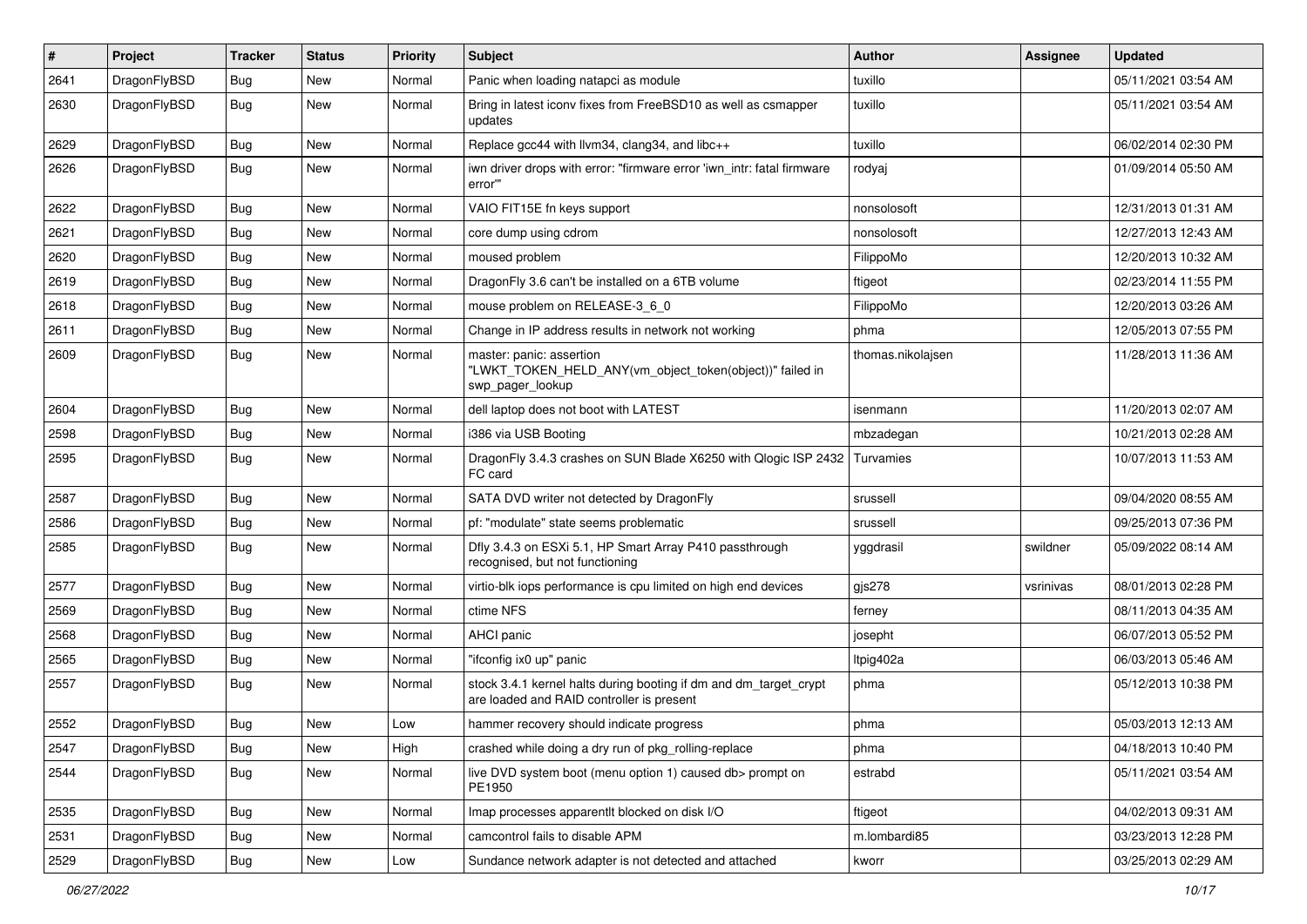| $\pmb{\#}$ | Project      | <b>Tracker</b> | <b>Status</b> | <b>Priority</b> | Subject                                                                                                                      | Author            | Assignee  | <b>Updated</b>      |
|------------|--------------|----------------|---------------|-----------------|------------------------------------------------------------------------------------------------------------------------------|-------------------|-----------|---------------------|
| 2526       | DragonFlyBSD | Bug            | <b>New</b>    | Normal          | hammer cleanup doesn't run on first day of DST                                                                               | pavalos           |           | 10/18/2016 05:28 PM |
| 2520       | DragonFlyBSD | Bug            | New           | Normal          | panic: assertion "IS_SERIALIZED((ifp->if_serializer))" failed in<br>if_default_serialize_assert at /usr/src/sys/net/if.c:437 | ano               |           | 03/09/2013 12:14 AM |
| 2509       | DragonFlyBSD | Bug            | <b>New</b>    | Normal          | Redefinition of DIRBLKSIZ in restore(8)                                                                                      | swildner          |           | 06/04/2022 04:40 AM |
| 2498       | DragonFlyBSD | Bug            | New           | Normal          | DFBSD v3.2.2-RELEASE - LIST_FIRST(&bp->b_dep) == NULL"<br>failed in vfs_vmio_release                                         | tuxillo           |           | 05/31/2022 04:09 PM |
| 2496       | DragonFlyBSD | Bug            | <b>New</b>    | Normal          | NTFS malloc limit exceeded                                                                                                   | plasmob           | tuxillo   | 02/19/2013 08:47 AM |
| 2495       | DragonFlyBSD | Bug            | New           | High            | DFBSD v3.3.0.960.g553fe7 - ocnt != 0" failed in<br>prop_object_release                                                       | tuxillo           |           | 05/31/2022 04:08 PM |
| 2493       | DragonFlyBSD | Bug            | <b>New</b>    | Normal          | vidcontrol: invalid video mode name                                                                                          | Svarov            |           | 01/24/2013 09:55 AM |
| 2490       | DragonFlyBSD | Bug            | New           | Normal          | nmalloc should color addresses to avoid cache bank conflictsw                                                                | vsrinivas         |           | 06/10/2014 05:51 AM |
| 2489       | DragonFlyBSD | Bug            | <b>New</b>    | Normal          | nmalloc doesn't cache VA for allocations > 8KB                                                                               | vsrinivas         |           | 06/10/2014 05:51 AM |
| 2473       | DragonFlyBSD | Bug            | New           | Normal          | Kernel crash when trying to up the wpi0 device (Dfly<br>v3.3.0.758.g47388-DEVELOPMENT)                                       | tomaz             |           | 02/24/2014 08:50 AM |
| 2453       | DragonFlyBSD | Bug            | <b>New</b>    | Normal          | panic: assertion "gd->gd_spinlocks == 0" failed                                                                              | Johannes.Hofmann  |           | 11/12/2012 12:54 PM |
| 2444       | DragonFlyBSD | Bug            | New           | Normal          | Crash during Hammer overnight cleanup                                                                                        | justin            |           | 11/04/2012 07:58 AM |
| 2436       | DragonFlyBSD | Bug            | New           | Normal          | panic: assertion "lp->lwp_qcpu == dd->cpuid" failed in<br>dfly_acquire_curproc                                               | thomas.nikolajsen |           | 01/23/2013 11:07 AM |
| 2434       | DragonFlyBSD | <b>Bug</b>     | <b>New</b>    | Normal          | BTX Halted - Boot fails on USB/GUI                                                                                           | lucmv             |           | 10/17/2012 08:12 PM |
| 2430       | DragonFlyBSD | Bug            | <b>New</b>    | Normal          | Alternate Password Hash method                                                                                               | robin.carey1      |           | 10/07/2012 06:28 AM |
| 2423       | DragonFlyBSD | Bug            | New           | Urgent          | After multiple panics/locks, hitting KKASSERT in<br>hammer init cursor                                                       | rumcic            |           | 09/18/2012 02:28 AM |
| 2421       | DragonFlyBSD | Bug            | <b>New</b>    | High            | Kernel panic: vm_fault: page 0xc0f70000 not busy!                                                                            | lentferj          |           | 10/03/2012 08:16 AM |
| 2416       | DragonFlyBSD | Bug            | New           | Normal          | ".' entry can be removed on mounted nfs filesystem                                                                           | ftigeot           | tuxillo   | 06/03/2014 04:40 AM |
| 2412       | DragonFlyBSD | Bug            | <b>New</b>    | Normal          | wlan0 fails to get address via dhclient                                                                                      | nonsolosoft       |           | 08/30/2012 05:55 AM |
| 2403       | DragonFlyBSD | Bug            | <b>New</b>    | Low             | newfs -E doesn't handle /dev/serno device names properly                                                                     | ftigeot           |           | 08/17/2012 05:07 AM |
| 2389       | DragonFlyBSD | <b>Bug</b>     | <b>New</b>    | Normal          | computer crashed while listing processes                                                                                     | phma              |           | 06/18/2012 02:49 PM |
| 2387       | DragonFlyBSD | Bug            | <b>New</b>    | Normal          | hammer ignores -t during dedup                                                                                               | phma              |           | 06/17/2012 12:30 PM |
| 2371       | DragonFlyBSD | <b>Bug</b>     | New           | Normal          | Timezone problem with America/Sao_Paulo                                                                                      | raitech           |           | 05/17/2012 01:42 PM |
| 2370       | DragonFlyBSD | Bug            | New           | Normal          | panic: ffs valloc: dup alloc                                                                                                 | marino            | vsrinivas | 02/01/2013 09:28 AM |
| 2369       | DragonFlyBSD | <b>Bug</b>     | New           | Normal          | panic: Bad link elm 0xffffffe07edf6068 next->prev != elm                                                                     | jaydg             |           | 08/15/2012 03:04 AM |
| 2331       | DragonFlyBSD | Bug            | New           | Normal          | reading mouse mode from unopen file descriptor hangs mouse<br>driver                                                         | phma              |           | 03/14/2012 09:43 AM |
| 2329       | DragonFlyBSD | Bug            | New           | Normal          | ibm x3550 & acpi                                                                                                             | ano               |           | 06/03/2014 11:37 AM |
| 2324       | DragonFlyBSD | <b>Bug</b>     | New           | Normal          | natacotrol support > 2TB not working even after the ftigeot patch                                                            | zenny             |           | 03/03/2012 01:00 AM |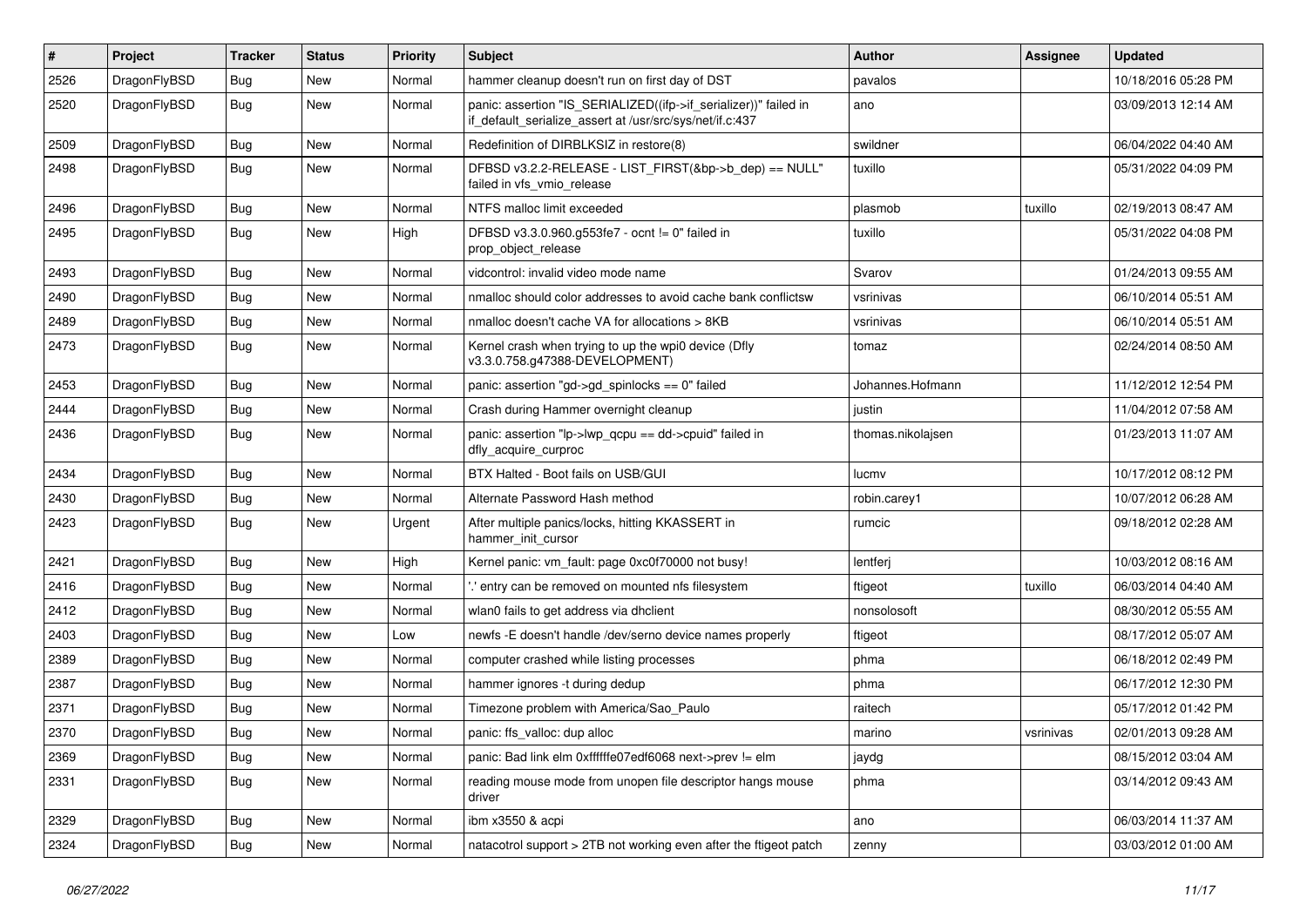| #    | Project      | <b>Tracker</b> | <b>Status</b> | <b>Priority</b> | Subject                                                                                                    | Author       | <b>Assignee</b> | <b>Updated</b>      |
|------|--------------|----------------|---------------|-----------------|------------------------------------------------------------------------------------------------------------|--------------|-----------------|---------------------|
| 2319 | DragonFlyBSD | Bug            | <b>New</b>    | Normal          | crypt/passwd forward compat                                                                                | c.turner1    |                 | 02/28/2012 12:39 PM |
| 2316 | DragonFlyBSD | <b>Bug</b>     | New           | Normal          | Ungraceful invalid password handling for adding a new user in the<br>installer                             | rune         |                 | 04/27/2012 11:23 PM |
| 2311 | DragonFlyBSD | Bug            | <b>New</b>    | Normal          | Xorg crash having something to do with drm                                                                 | phma         |                 | 02/22/2012 09:59 AM |
| 2308 | DragonFlyBSD | <b>Bug</b>     | <b>New</b>    | Normal          | System freeze when unloading snd_hda                                                                       | jaydg        |                 | 02/19/2012 07:15 AM |
| 2306 | DragonFlyBSD | <b>Bug</b>     | New           | Normal          | a crash starts the kernel debugger in text mode, but just reboots in X                                     | phma         |                 | 02/11/2012 08:02 PM |
| 2297 | DragonFlyBSD | Bug            | <b>New</b>    | Normal          | strange NFS (client) error messages / problems                                                             | Anonymous    |                 | 02/19/2012 02:59 PM |
| 2292 | DragonFlyBSD | Bug            | New           | Normal          | re interface with jumbo frames (mtu larger than 1500) hangs after<br>some traffic                          | Anonymous    |                 | 01/31/2012 12:11 AM |
| 2287 | DragonFlyBSD | <b>Bug</b>     | New           | Normal          | HAMMER(ROOT) Illegal UNDO TAIL signature at<br>300000001967c000                                            | y0n3t4n1     |                 | 11/07/2018 01:22 AM |
| 2283 | DragonFlyBSD | Bug            | New           | Normal          | DFBSD DragonFly v2.13.0.957.g4f459 - pmap_release: page<br>should already be gone 0xc27120bc               | tuxillo      |                 | 01/23/2012 03:03 AM |
| 2265 | DragonFlyBSD | <b>Bug</b>     | New           | Normal          | mbsrtowcs does not properly handle invalid mbstate_t in ps                                                 | c.turner1    | swildner        | 01/10/2012 07:56 PM |
| 2254 | DragonFlyBSD | Bug            | <b>New</b>    | Normal          | panic: assertion "ref < &td->td_toks_end" failed in lwkt_gettoken at<br>/usr/src/sys/kern/lwkt_token.c:588 | eocallaghan  |                 | 12/05/2011 10:21 PM |
| 2252 | DragonFlyBSD | Bug            | <b>New</b>    | Low             | snd hda not useable if loaded via /boot/loader.conf                                                        | xbit         | swildner        | 12/14/2011 12:23 AM |
| 2250 | DragonFlyBSD | Bug            | <b>New</b>    | Normal          | Kernel panic                                                                                               | adamk        |                 | 11/23/2018 01:10 AM |
| 2248 | DragonFlyBSD | <b>Bug</b>     | New           | Normal          | sysctl panic                                                                                               | pavalos      |                 | 11/23/2011 06:23 PM |
| 2245 | DragonFlyBSD | Bug            | New           | Normal          | panic: assertion "ref < &td->td_toks_end" failed in lwkt_gettoken at<br>/usr/src/sys/kern/lwkt_token.c:588 | juanfra684   |                 | 11/22/2011 07:41 PM |
| 2224 | DragonFlyBSD | Bug            | New           | Normal          | v2.13.0.291.gaa7ec - Panic on fq while installing world                                                    | tuxillo      |                 | 11/18/2011 01:40 AM |
| 2210 | DragonFlyBSD | Bug            | <b>New</b>    | Normal          | Bugtracker cannot assign default project for new users                                                     | ahuete.devel |                 | 11/17/2011 11:30 AM |
| 2199 | DragonFlyBSD | <b>Bug</b>     | New           | Normal          | screen segfaults if utmpx isn't present                                                                    | pavalos      |                 | 11/15/2011 10:52 PM |
| 2182 | DragonFlyBSD | Bug            | <b>New</b>    | Normal          | if msk PHY FIFO underrun/overflow                                                                          | nonsolosoft  |                 | 09/03/2012 06:39 AM |
| 2171 | DragonFlyBSD | Bug            | New           | Normal          | DFBSD v2.13.0.151.gdc8442 - panic: assertion "(*ptep &<br>$(PG$ MANAGED PG V)) == PG V"                    | tuxillo      |                 | 11/04/2011 05:06 PM |
| 2167 | DragonFlyBSD | Bug            | <b>New</b>    | Normal          | shutdown/reboot fails after uptime msg                                                                     | marino       |                 | 11/28/2011 03:01 AM |
| 2166 | DragonFlyBSD | Bug            | <b>New</b>    | Normal          | DFBSD v2.13.0.109.g05b9d - Strange lockups                                                                 | tuxillo      |                 | 10/29/2011 11:20 AM |
| 2164 | DragonFlyBSD | <b>Bug</b>     | New           | Normal          | panic on reboot from usb.                                                                                  | eocallaghan  |                 | 10/27/2011 09:29 AM |
| 2161 | DragonFlyBSD | Bug            | <b>New</b>    | Normal          | Outdated xorg.conf file gets installed into etc and screws up mouse                                        | eocallaghan  |                 | 10/27/2011 01:51 PM |
| 2158 | DragonFlyBSD | Bug            | New           | Normal          | iwn panics with assertion on boot.                                                                         | eocallaghan  |                 | 10/24/2011 04:13 PM |
| 2154 | DragonFlyBSD | <b>Bug</b>     | New           | Normal          | vkernel copyout() doesn't return EFAULT on error                                                           | vsrinivas    |                 | 10/20/2011 03:53 AM |
| 2153 | DragonFlyBSD | Bug            | New           | Normal          | Too many unuseful warnings at boot                                                                         | juanfra684   |                 | 10/18/2011 10:16 PM |
| 2141 | DragonFlyBSD | Bug            | New           | Urgent          | loader and/or documentation broken                                                                         | sjg          |                 | 01/20/2012 10:51 AM |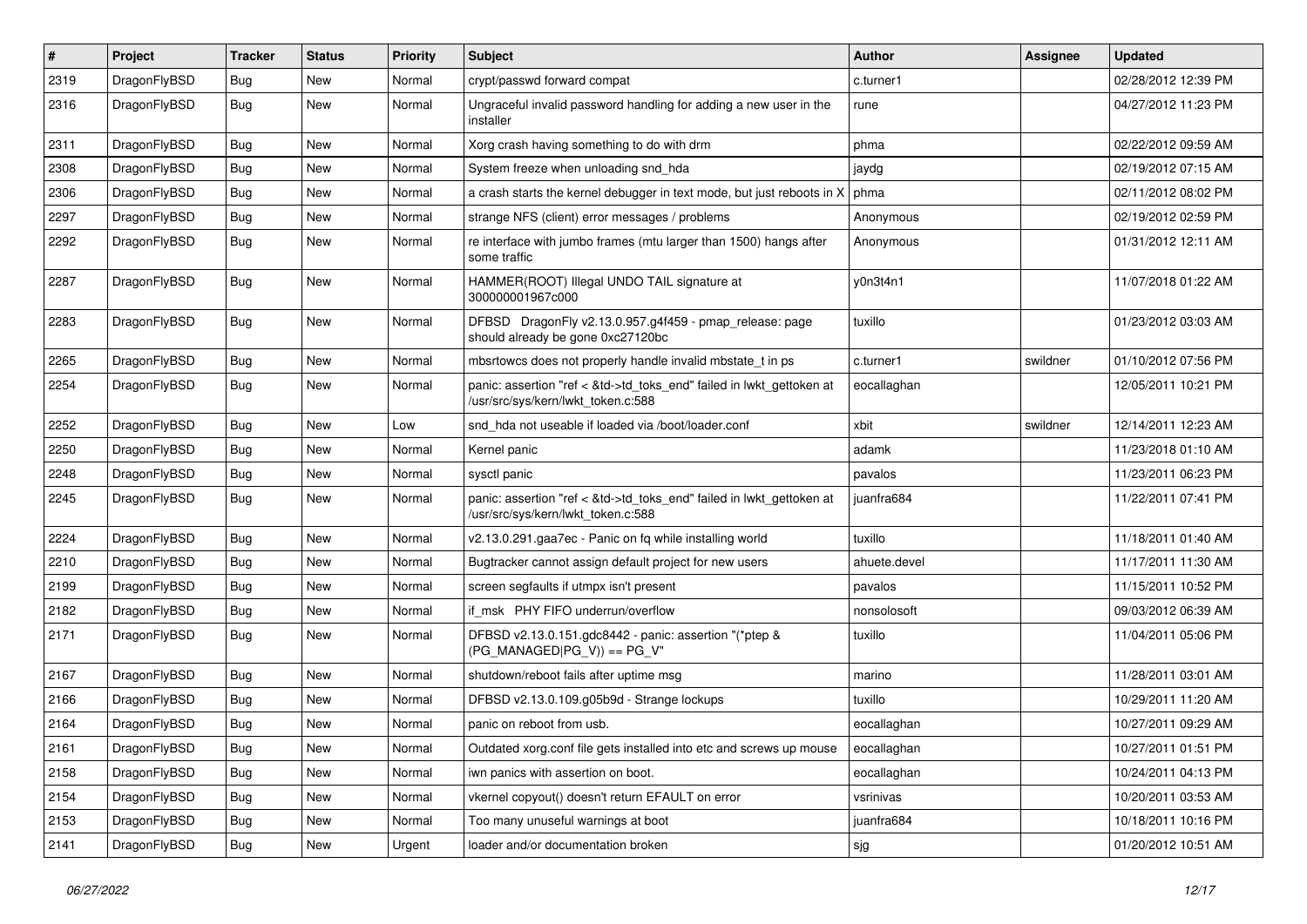| $\sharp$ | Project      | <b>Tracker</b> | <b>Status</b> | <b>Priority</b> | Subject                                                                                    | Author        | <b>Assignee</b> | <b>Updated</b>      |
|----------|--------------|----------------|---------------|-----------------|--------------------------------------------------------------------------------------------|---------------|-----------------|---------------------|
| 2140     | DragonFlyBSD | Bug            | New           | High            | hammer_io_delallocate panic with 'duplicate entry' message                                 | ttw           |                 | 10/07/2011 12:22 PM |
| 2138     | DragonFlyBSD | Bug            | <b>New</b>    | Normal          | > 100% CPU usage                                                                           | robin.carey1  |                 | 09/26/2011 12:20 PM |
| 2136     | DragonFlyBSD | Bug            | <b>New</b>    | Normal          | socketpair() doesn't free file descriptors on copyout failure                              | vsrinivas     |                 | 04/05/2013 09:13 AM |
| 2129     | DragonFlyBSD | Bug            | New           | Normal          | DFBSD v2.11.0.661.gf9438 i386 - panic: lockmgr thrd_sleep                                  | tuxillo       |                 | 09/05/2011 09:49 AM |
| 2125     | DragonFlyBSD | Bug            | <b>New</b>    | Normal          | Weird garbage in dmesg                                                                     | herrgard      |                 | 08/30/2011 08:04 PM |
| 2124     | DragonFlyBSD | Bug            | New           | Normal          | getty repeating too quickly on port /dev/ttyv0                                             | sgeorge.ml    |                 | 09/01/2011 04:28 AM |
| 2123     | DragonFlyBSD | <b>Bug</b>     | New           | Normal          | hammer is losing files                                                                     | schmir        |                 | 08/30/2011 07:56 PM |
| 2117     | DragonFlyBSD | <b>Bug</b>     | <b>New</b>    | High            | ACPI and/or bce(4) problem with 2.11.0.673.g0d557 on HP DL380<br>G6                        | pauska        |                 | 08/22/2011 10:15 AM |
| 2115     | DragonFlyBSD | Bug            | <b>New</b>    | Normal          | [msk] system freeze after receive some paquet                                              | bsdsx         |                 | 08/22/2011 10:22 AM |
| 2113     | DragonFlyBSD | Bug            | <b>New</b>    | Normal          | nmalloc threaded program fork leak                                                         | vsrinivas     | vsrinivas       | 08/11/2011 07:25 PM |
| 2107     | DragonFlyBSD | <b>Bug</b>     | New           | Normal          | 2.10.1 sata dvd drive issue                                                                | ausppc        |                 | 07/31/2011 08:41 PM |
| 2104     | DragonFlyBSD | Bug            | <b>New</b>    | Normal          | network configuration seg. fault on install CD                                             | navratil      |                 | 07/26/2011 07:55 AM |
| 2099     | DragonFlyBSD | <b>Bug</b>     | <b>New</b>    | Normal          | page fault panic in vm system                                                              | pavalos       |                 | 07/10/2011 08:51 AM |
| 2095     | DragonFlyBSD | <b>Bug</b>     | New           | Low             | Running installer post-install: Unsupported DFUI transport "                               | greenrd       |                 | 06/26/2011 09:20 AM |
| 2094     | DragonFlyBSD | <b>Bug</b>     | <b>New</b>    | Normal          | Segfault when gdb printing backtrace from core dump                                        | greenrd       |                 | 06/25/2011 04:14 PM |
| 2092     | DragonFlyBSD | <b>Bug</b>     | New           | Normal          | Panic: Bad link elm 0x next->prev != elm                                                   | masterblaster | dillon          | 12/04/2011 12:49 PM |
| 2085     | DragonFlyBSD | Bug            | New           | Normal          | panic: assertion: (m->flags & PG_MAPPED) == 0 in<br>vm_page_free_toq                       | vsrinivas     |                 | 06/10/2011 07:48 AM |
| 2084     | DragonFlyBSD | Bug            | <b>New</b>    | Normal          | DFBSD v2.11.0.242.g4d317 - panic: zone: entry not free                                     | tuxillo       |                 | 07/03/2012 01:23 AM |
| 2082     | DragonFlyBSD | <b>Bug</b>     | <b>New</b>    | Normal          | dfbsd 2.10.1 amd64 - mc port build error with 'bmake bin-install'                          | sun-doctor    |                 | 05/25/2011 07:18 PM |
| 2080     | DragonFlyBSD | <b>Bug</b>     | <b>New</b>    | Normal          | panic: lockmgr thrd_sleep: called from interrupt, ipi, or hard code<br>section             | rumcic        |                 | 05/30/2011 05:06 PM |
| 2078     | DragonFlyBSD | Bug            | <b>New</b>    | Normal          | DFBSD i386 v2.11.0.201.g3ed2f - Panic during installworld into a<br>vn0 device             | tuxillo       |                 | 05/19/2011 07:50 PM |
| 2077     | DragonFlyBSD | Bug            | New           | Normal          | USB devices conflicting                                                                    | srussell      |                 | 05/17/2011 05:12 PM |
| 2075     | DragonFlyBSD | <b>Bug</b>     | New           | Normal          | pflogd on x86 64                                                                           | fanch         |                 | 05/16/2011 04:04 PM |
| 2072     | DragonFlyBSD | <b>Bug</b>     | <b>New</b>    | Normal          | Fatal trap 12: stopped at lwkt_send_ipiq3                                                  | rumcic        |                 | 05/17/2011 04:12 AM |
| 2071     | DragonFlyBSD | Bug            | New           | High            | Panic on assertion: (int)(flg->seq - seq) > 0 in hammer_flusher_flush<br>after inode error | vsrinivas     |                 | 06/12/2011 07:59 AM |
| 2067     | DragonFlyBSD | Bug            | New           | Normal          | sound/pcm: "play interrupt timeout, channel dead"                                          | matthiasr     |                 | 05/11/2021 03:55 AM |
| 2061     | DragonFlyBSD | <b>Bug</b>     | New           | Normal          | USB keyboard boot panic                                                                    | sjg           |                 | 05/04/2012 12:20 AM |
| 2055     | DragonFlyBSD | <b>Bug</b>     | New           | Normal          | ssh + IPV6 + bridge => connection freezes                                                  | steve         |                 | 04/24/2011 07:13 PM |
| 2052     | DragonFlyBSD | <b>Bug</b>     | <b>New</b>    | Normal          | Kernel panic: CPU APIC ID out of range                                                     | Anonymous     |                 | 05/02/2011 11:06 AM |
| 2051     | DragonFlyBSD | <b>Bug</b>     | New           | Normal          | No ipv6 lan route entry created on 2.10                                                    | ftigeot       |                 | 04/21/2011 10:37 AM |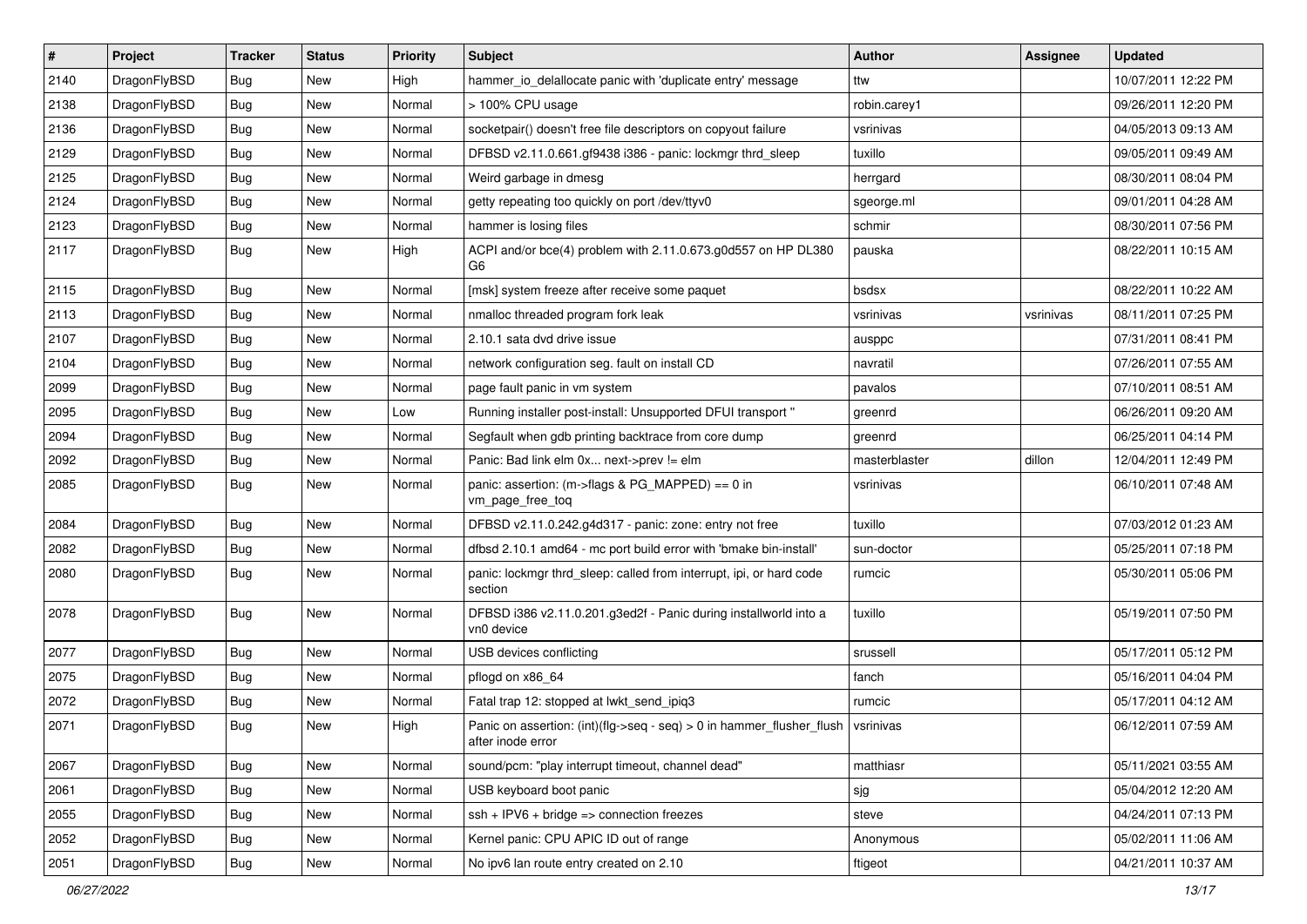| $\vert$ # | Project      | <b>Tracker</b> | <b>Status</b> | <b>Priority</b> | <b>Subject</b>                                                                                                                                                                                    | <b>Author</b>      | <b>Assignee</b> | <b>Updated</b>      |
|-----------|--------------|----------------|---------------|-----------------|---------------------------------------------------------------------------------------------------------------------------------------------------------------------------------------------------|--------------------|-----------------|---------------------|
| 2048      | DragonFlyBSD | <b>Bug</b>     | <b>New</b>    | Normal          | panic: ffs_sync: rofs mod                                                                                                                                                                         | pavalos            |                 | 04/12/2011 05:45 AM |
| 2045      | DragonFlyBSD | Bug            | <b>New</b>    | Normal          | ral(4): Fatal trap 12: page fault while in kernel mode (two panics)                                                                                                                               | herrgard           |                 | 11/03/2011 05:34 PM |
| 2042      | DragonFlyBSD | <b>Bug</b>     | <b>New</b>    | Normal          | kernel panic, when run boot0cfg                                                                                                                                                                   | sepherosa          |                 | 05/31/2022 03:01 PM |
| 2020      | DragonFlyBSD | Bug            | <b>New</b>    | Low             | Port brcm80211 driver from Linux to DragonFly BSD                                                                                                                                                 | studer             |                 | 03/05/2011 10:54 PM |
| 2008      | DragonFlyBSD | <b>Bug</b>     | <b>New</b>    | Normal          | lwkt_setcpu_remote: td->td_flags 00800621 console flood                                                                                                                                           | pavalos            |                 | 03/06/2011 09:37 PM |
| 2004      | DragonFlyBSD | <b>Bug</b>     | <b>New</b>    | Normal          | LWKT_WAIT_IPIQ panic                                                                                                                                                                              | steve              |                 | 03/08/2011 05:46 PM |
| 1990      | DragonFlyBSD | Bug            | <b>New</b>    | Normal          | /mnt too large to mount                                                                                                                                                                           | peur.neu           |                 | 02/16/2011 11:24 PM |
| 1984      | DragonFlyBSD | Bug            | <b>New</b>    | Normal          | hammer mount fails after crash - HAMMER: FIFO record bad head<br>signature                                                                                                                        | thomas.nikolajsen  |                 | 03/08/2011 06:57 PM |
| 1982      | DragonFlyBSD | Bug            | <b>New</b>    | Low             | There is no linuxulator on x86-64                                                                                                                                                                 | herrgard           |                 | 05/31/2022 02:25 PM |
| 1975      | DragonFlyBSD | <b>Bug</b>     | <b>New</b>    | Normal          | Applications seg fault in select() and poll()                                                                                                                                                     | rumcic             |                 | 05/31/2022 02:58 PM |
| 1969      | DragonFlyBSD | Bug            | <b>New</b>    | Normal          | pf-related network problem                                                                                                                                                                        | pavalos            | lentferj        | 02/01/2011 06:57 PM |
| 1964      | DragonFlyBSD | Bug            | <b>New</b>    | Normal          | iwn (panic assertion : wlan assert serialized)                                                                                                                                                    | sjmm.ptr           | josepht         | 02/01/2011 12:57 PM |
| 1961      | DragonFlyBSD | <b>Bug</b>     | <b>New</b>    | Normal          | Can't create dump from DDB                                                                                                                                                                        | shamaz             |                 | 01/29/2011 09:02 PM |
| 1959      | DragonFlyBSD | Bug            | <b>New</b>    | Normal          | DFBSD v2.9.1.422.gc98f2 - Panic during boot - IPv6 and PF                                                                                                                                         | tuxillo            |                 | 01/13/2011 03:37 AM |
| 1951      | DragonFlyBSD | <b>Bug</b>     | <b>New</b>    | Normal          | dma timeouts at phyaddr on a good hdd                                                                                                                                                             | peur.neu           |                 | 01/04/2011 07:12 AM |
| 1949      | DragonFlyBSD | Bug            | <b>New</b>    | Normal          | iwn panic                                                                                                                                                                                         | pavalos            |                 | 01/30/2011 03:21 AM |
| 1947      | DragonFlyBSD | <b>Bug</b>     | <b>New</b>    | Low             | GA-880GM-UD2H (rev. 1.3) AHCI fails to detect disks at the end of<br>the RAID controller                                                                                                          | eocallaghan        |                 | 11/27/2021 08:46 AM |
| 1946      | DragonFlyBSD | <b>Bug</b>     | <b>New</b>    | Normal          | ieee80211 panic                                                                                                                                                                                   | pavalos            | josepht         | 01/27/2011 06:00 PM |
| 1944      | DragonFlyBSD | Bug            | <b>New</b>    | Normal          | panic: backing_object 0xdea7b258 was somehow re-referenced<br>during collapse!                                                                                                                    | sepherosa          |                 | 12/27/2010 02:06 AM |
| 1943      | DragonFlyBSD | Bug            | <b>New</b>    | Normal          | hammer assertion panic                                                                                                                                                                            | peter              |                 | 12/27/2010 12:45 AM |
| 1942      | DragonFlyBSD | <b>Bug</b>     | <b>New</b>    | Normal          | locking against myself in getcacheblk()?                                                                                                                                                          | qhwt.dfly          |                 | 05/31/2022 02:15 PM |
| 1941      | DragonFlyBSD | Bug            | <b>New</b>    | Normal          | wlan config crash                                                                                                                                                                                 | abandon.every.hope |                 | 12/24/2010 07:54 PM |
| 1939      | DragonFlyBSD | <b>Bug</b>     | <b>New</b>    | Normal          | Panic on nightly build and stress test box                                                                                                                                                        | lentferj           |                 | 12/18/2010 08:41 AM |
| 1935      | DragonFlyBSD | Bug            | <b>New</b>    | Normal          | mouse does not work after switching between x and console                                                                                                                                         | shamaz             |                 | 12/13/2010 10:06 AM |
| 1923      | DragonFlyBSD | <b>Bug</b>     | <b>New</b>    | Normal          | Abysmal NFS performance with IPv6                                                                                                                                                                 | ftigeot            |                 | 12/05/2010 09:34 PM |
| 1920      | DragonFlyBSD | <b>Bug</b>     | <b>New</b>    | High            | system hangs                                                                                                                                                                                      | zhtw               |                 | 11/22/2010 08:59 AM |
| 1917      | DragonFlyBSD | <b>Bug</b>     | <b>New</b>    | Normal          | panic: assertion: (RB_EMPTY(&ip->rec_tree) && (ip->flags &<br>HAMMER_INODE_XDIRTY) == 0)    (!RB_EMPTY(&ip->rec_tree)<br>&& (ip->flags & HAMMER_INODE_XDIRTY) != 0) in<br>hammer flush inode done | qhwt.dfly          |                 | 11/24/2010 03:23 AM |
| 1916      | DragonFlyBSD | <b>Bug</b>     | <b>New</b>    | Normal          | Constant crashes on x86_64 with UFS                                                                                                                                                               | lentferj           |                 | 11/21/2010 07:40 PM |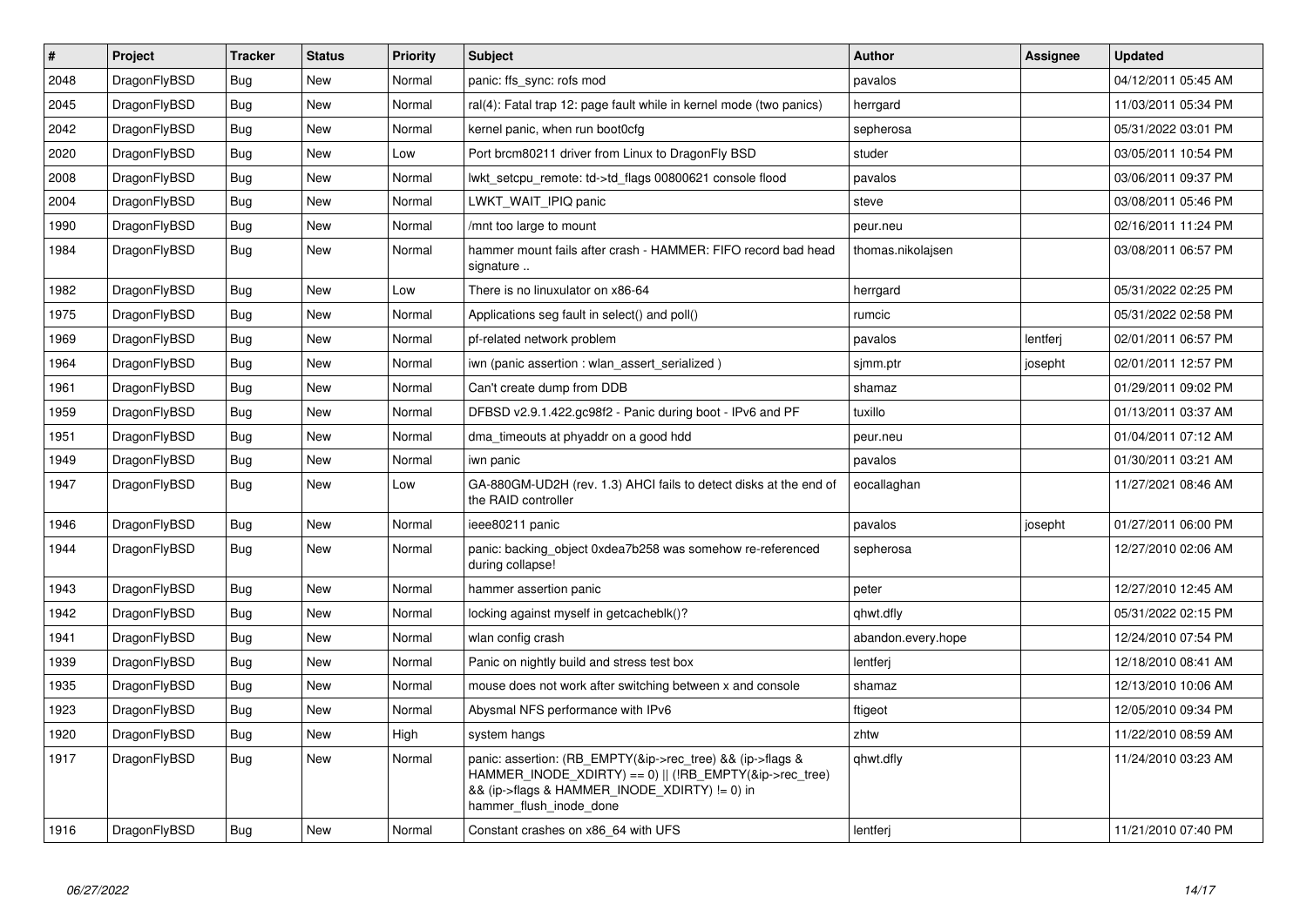| $\sharp$ | Project      | <b>Tracker</b> | <b>Status</b> | <b>Priority</b> | Subject                                                                                      | Author           | Assignee | <b>Updated</b>      |
|----------|--------------|----------------|---------------|-----------------|----------------------------------------------------------------------------------------------|------------------|----------|---------------------|
| 1913     | DragonFlyBSD | Bug            | New           | Normal          | panic: assertion: ip->flush_state != HAMMER_FST_FLUSH in<br>hammer flush inode core          | swildner         |          | 11/20/2010 05:27 PM |
| 1907     | DragonFlyBSD | <b>Bug</b>     | New           | Normal          | Hammer crash in hammer_flusher_flush()                                                       | swildner         |          | 11/11/2010 05:07 AM |
| 1899     | DragonFlyBSD | <b>Bug</b>     | <b>New</b>    | Normal          | Keyboard doesn't work                                                                        | fransm           |          | 05/15/2022 03:32 PM |
| 1884     | DragonFlyBSD | <b>Bug</b>     | New           | Normal          | System completely freezes while listening music (devbuf: malloc<br>limit exceeded)           | shamaz           |          | 01/24/2011 05:00 PM |
| 1882     | DragonFlyBSD | <b>Bug</b>     | <b>New</b>    | Low             | Idea for handling new USB vendor/device codes                                                | bmk              |          | 10/20/2010 12:15 PM |
| 1877     | DragonFlyBSD | <b>Bug</b>     | New           | Normal          | Freeze during 1st hammer cleanup after new install                                           | elekktretterr    |          | 05/15/2022 11:43 AM |
| 1876     | DragonFlyBSD | <b>Bug</b>     | New           | Normal          | devfs in jail + logging out from console(ttyv1+) -> panic                                    | qhwt.dfly        | tuxillo  | 05/31/2022 03:24 PM |
| 1874     | DragonFlyBSD | <b>Bug</b>     | <b>New</b>    | Normal          | mpd listening on all IPs, accepting only on one                                              | rumcic           |          | 05/08/2011 01:01 PM |
| 1873     | DragonFlyBSD | <b>Bug</b>     | New           | Normal          | Panic upon usb mouse detach and reattaching                                                  | rumcic           |          | 02/01/2011 09:53 AM |
| 1867     | DragonFlyBSD | <b>Bug</b>     | <b>New</b>    | Normal          | it(4) motherboard and fan problems                                                           | tuxillo          |          | 07/08/2011 10:48 AM |
| 1861     | DragonFlyBSD | Bug            | New           | Normal          | panic via kprintf (lockmgr called in a hard section)                                         | vsrinivas        |          | 10/11/2010 12:56 AM |
| 1850     | DragonFlyBSD | <b>Bug</b>     | <b>New</b>    | Normal          | volume-add on hammer root fs panic                                                           | Johannes.Hofmann |          | 04/18/2019 04:27 AM |
| 1836     | DragonFlyBSD | <b>Bug</b>     | <b>New</b>    | Normal          | Incorrect TCP checksum show up in tcpdump                                                    | robgar1          |          | 05/15/2022 11:22 AM |
| 1826     | DragonFlyBSD | <b>Bug</b>     | <b>New</b>    | Normal          | panic during boot: assertion so->so_port  in tcp_input                                       | ftigeot          |          | 05/15/2022 11:05 AM |
| 1818     | DragonFlyBSD | <b>Bug</b>     | <b>New</b>    | Normal          | panic: Bad tailg NEXT (kqueue issue ?)                                                       | ftigeot          |          | 05/15/2022 11:40 AM |
| 1786     | DragonFlyBSD | <b>Bug</b>     | New           | Normal          | Calling NULL function pointer initiates panic loop                                           | sjg              |          | 10/11/2010 05:28 PM |
| 1774     | DragonFlyBSD | <b>Bug</b>     | <b>New</b>    | Normal          | New IP header cleanup branch available for testing                                           | dillon           |          | 05/15/2022 10:59 AM |
| 1769     | DragonFlyBSD | <b>Bug</b>     | New           | Normal          | panic: assertion: _tp->tt_msg->tt_cpuid == mycpuid in<br>tcp callout active                  | pavalos          | sjg      | 05/15/2022 11:07 AM |
| 1714     | DragonFlyBSD | <b>Bug</b>     | <b>New</b>    | Low             | hwpmc                                                                                        | alexh            | swildner | 08/18/2012 02:03 PM |
| 1695     | DragonFlyBSD | <b>Bug</b>     | <b>New</b>    | Normal          | NFS-related system breakdown                                                                 | Anonymous        |          | 04/10/2014 12:35 AM |
| 1634     | DragonFlyBSD | <b>Bug</b>     | New           | Normal          | panic: spin lock: 0xe4ad1320, indefinitive wait!                                             | elekktretterr    |          | 01/19/2015 03:21 AM |
| 1594     | DragonFlyBSD | <b>Bug</b>     | <b>New</b>    | Normal          | Kernel panic during boot from Live CD on Dell E6400                                          | bodie            |          | 05/11/2021 03:54 AM |
| 1559     | DragonFlyBSD | <b>Bug</b>     | New           | Normal          | kernel trap                                                                                  | phma             |          | 11/27/2021 08:43 AM |
| 1556     | DragonFlyBSD | <b>Bug</b>     | <b>New</b>    | Normal          | many processes stuck in "hmrrcm", system unusable                                            | corecode         | tuxillo  | 05/11/2021 03:52 AM |
| 1538     | DragonFlyBSD | <b>Bug</b>     | New           | Low             | mountroot should probe file systems                                                          | corecode         | alexh    | 11/24/2010 06:35 PM |
| 1532     | DragonFlyBSD | Bug            | New           | Low             | jemalloc doesn't work on DragonFly                                                           | hasso            | sjg      | 08/02/2011 01:14 AM |
| 1525     | DragonFlyBSD | <b>Bug</b>     | <b>New</b>    | Normal          | boehm-gc problems                                                                            | hasso            |          | 10/13/2012 07:13 PM |
| 1474     | DragonFlyBSD | <b>Bug</b>     | <b>New</b>    | Normal          | ithread 1 unexpectedly rescheduled                                                           | corecode         | tuxillo  | 05/11/2021 03:52 AM |
| 1463     | DragonFlyBSD | <b>Bug</b>     | <b>New</b>    | Normal          | Mountroot before drives are initialized                                                      | elekktretterr    |          | 12/07/2010 01:30 PM |
| 1442     | DragonFlyBSD | <b>Bug</b>     | New           | Normal          | blocking SIGSEGV and triggering a segment violation produces an<br>all CPU consuming process | corecode         | tuxillo  | 05/11/2021 03:52 AM |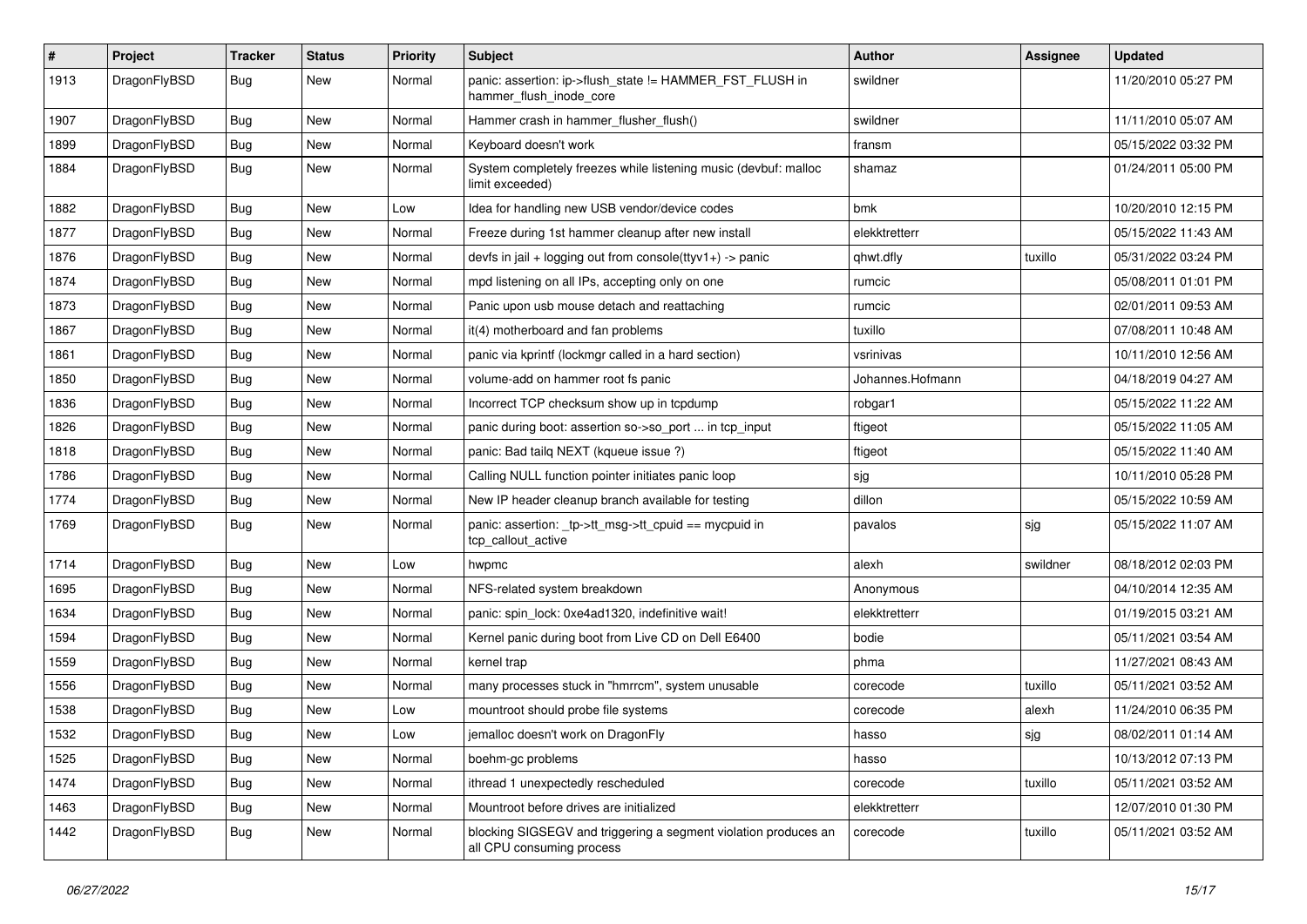| #    | Project      | <b>Tracker</b> | <b>Status</b> | <b>Priority</b> | Subject                                                                                 | Author           | <b>Assignee</b> | <b>Updated</b>      |
|------|--------------|----------------|---------------|-----------------|-----------------------------------------------------------------------------------------|------------------|-----------------|---------------------|
| 1440 | DragonFlyBSD | <b>Bug</b>     | New           | Normal          | ptrace/gdb doesn't work after process blocks SIGTRAP                                    | corecode         | tuxillo         | 05/11/2021 03:52 AM |
| 1430 | DragonFlyBSD | <b>Bug</b>     | <b>New</b>    | Normal          | Buggy w(1)?                                                                             | hasso            | alexh           | 11/24/2010 08:09 AM |
| 1313 | DragonFlyBSD | <b>Bug</b>     | New           | Low             | Signal code in kernel needs major overhaul (signal queues,<br>si code, si addr)         | hasso            |                 | 05/11/2021 04:00 AM |
| 1293 | DragonFlyBSD | <b>Bug</b>     | New           | Normal          | 2.2.1-REL Installer Request                                                             | mk               | tuxillo         | 05/11/2021 04:00 AM |
| 1246 | DragonFlyBSD | <b>Bug</b>     | New           | Normal          | bad resolution (monitor desync) with livedvd                                            | Przem0l          |                 | 02/18/2014 06:29 AM |
| 1198 | DragonFlyBSD | <b>Bug</b>     | <b>New</b>    | High            | DDB loops panic in db_read_bytes                                                        | corecode         | tuxillo         | 05/11/2021 03:51 AM |
| 1194 | DragonFlyBSD | <b>Bug</b>     | <b>New</b>    | Normal          | SCSI errors while trying to copy photos from my camera                                  | elekktretterr    |                 | 01/14/2015 04:39 PM |
| 1193 | DragonFlyBSD | <b>Bug</b>     | New           | Normal          | kernel doesn't recognize cdrom drive                                                    | nonsolosoft      |                 | 01/25/2014 09:11 PM |
| 1185 | DragonFlyBSD | <b>Bug</b>     | New           | High            | need a tool to merge changes into /etc                                                  | wa1ter           |                 | 02/18/2014 06:02 AM |
| 989  | DragonFlyBSD | <b>Bug</b>     | New           | Normal          | installer/fdisk trouble with wrapped values                                             | Discodestroyer   |                 | 02/18/2014 06:27 AM |
| 731  | DragonFlyBSD | <b>Bug</b>     | New           | Normal          | system freeze on "slice too large"                                                      | corecode         | tuxillo         | 06/25/2022 04:01 AM |
| 679  | DragonFlyBSD | <b>Bug</b>     | <b>New</b>    | Low             | Netgraph backward compatibility for old *LEN constants                                  | nant             | nant            | 02/18/2014 05:45 AM |
| 600  | DragonFlyBSD | <b>Bug</b>     | New           | Low             | /sys/libkern/karc4random                                                                | robin_carey5     | profmakx        | 01/19/2015 03:07 AM |
| 599  | DragonFlyBSD | <b>Bug</b>     | New           | Urgent          | 1.9.0 reproducable panic                                                                | pavalos          |                 | 12/22/2010 01:08 AM |
| 341  | DragonFlyBSD | <b>Bug</b>     | New           | Normal          | Vinum erroneously repors devices as busy                                                | corecode         | swildner        | 01/21/2012 04:50 AM |
| 2721 | DragonFlyBSD | Submit         | Feedback      | Low             | Some few zalloc calls to objcache ones replacements                                     | dclink           | tuxillo         | 05/11/2021 04:08 AM |
| 2717 | DragonFlyBSD | Submit         | Feedback      | Normal          | Out of range numeric handling                                                           | dclink           | tuxillo         | 05/11/2021 04:08 AM |
| 2438 | DragonFlyBSD | Submit         | Feedback      | Normal          | <b>TRIM</b> fixes                                                                       | Anonymous        | tuxillo         | 05/11/2021 03:45 AM |
| 3160 | DragonFlyBSD | Submit         | In Progress   | Normal          | State the implementation difference in pkill/pgrep manual                               | sevan            | tuxillo         | 06/03/2022 05:15 PM |
| 3145 | DragonFlyBSD | Submit         | In Progress   | Normal          | Update libelf to FreeBSD 12 current and build as base library usable<br>by ports        | davshao          | tuxillo         | 08/20/2021 03:58 PM |
| 3031 | DragonFlyBSD | Submit         | In Progress   | Normal          | Update drm/radeon to Linux 4.7.10 as much as possible                                   | davshao          | ftigeot         | 08/19/2021 12:33 PM |
| 1700 | DragonFlyBSD | Submit         | In Progress   | Normal          | skip boot2 menu on <enter></enter>                                                      | Johannes.Hofmann | tuxillo         | 05/15/2022 08:35 AM |
| 1398 | DragonFlyBSD | Submit         | In Progress   | Normal          | hdestroy(3) restricts hash key to point to malloc'ed space                              | Anonymous        |                 | 08/20/2021 04:06 PM |
| 3312 | DragonFlyBSD | Submit         | New           | Normal          | hammer2: redundant chain modify after chain creation                                    | tkusumi          |                 | 05/15/2022 01:35 PM |
| 3276 | DragonFlyBSD | Submit         | New           | Normal          | Add option controlling whether gpt expand expands the last partition<br>(needs testing) | falsifian        |                 | 07/10/2021 03:35 AM |
| 3227 | DragonFlyBSD | Submit         | New           | Normal          | Add HAMMER2 instructions in the installation medium README                              | daftaupe         |                 | 03/26/2020 03:34 PM |
| 3206 | DragonFlyBSD | Submit         | New           | Normal          | update psm/kbd to FreeBSD 12.0 code                                                     | htse             |                 | 10/05/2019 03:49 PM |
| 3201 | DragonFlyBSD | Submit         | <b>New</b>    | Normal          | Fixes make search display                                                               | htse             |                 | 08/20/2021 04:02 PM |
| 3154 | DragonFlyBSD | Submit         | <b>New</b>    | Normal          | Update serial handling in bootloader                                                    | ddegroot         | dillon          | 11/06/2018 11:21 PM |
| 3147 | DragonFlyBSD | Submit         | New           | Normal          | Enable headless installation                                                            | ddegroot         |                 | 10/09/2018 01:25 PM |
| 3142 | DragonFlyBSD | Submit         | New           | Normal          | lib/libdmsg: Unbreak using new API EVP_CIPHER_CTX_new()                                 | tkusumi          |                 | 07/08/2018 04:18 AM |